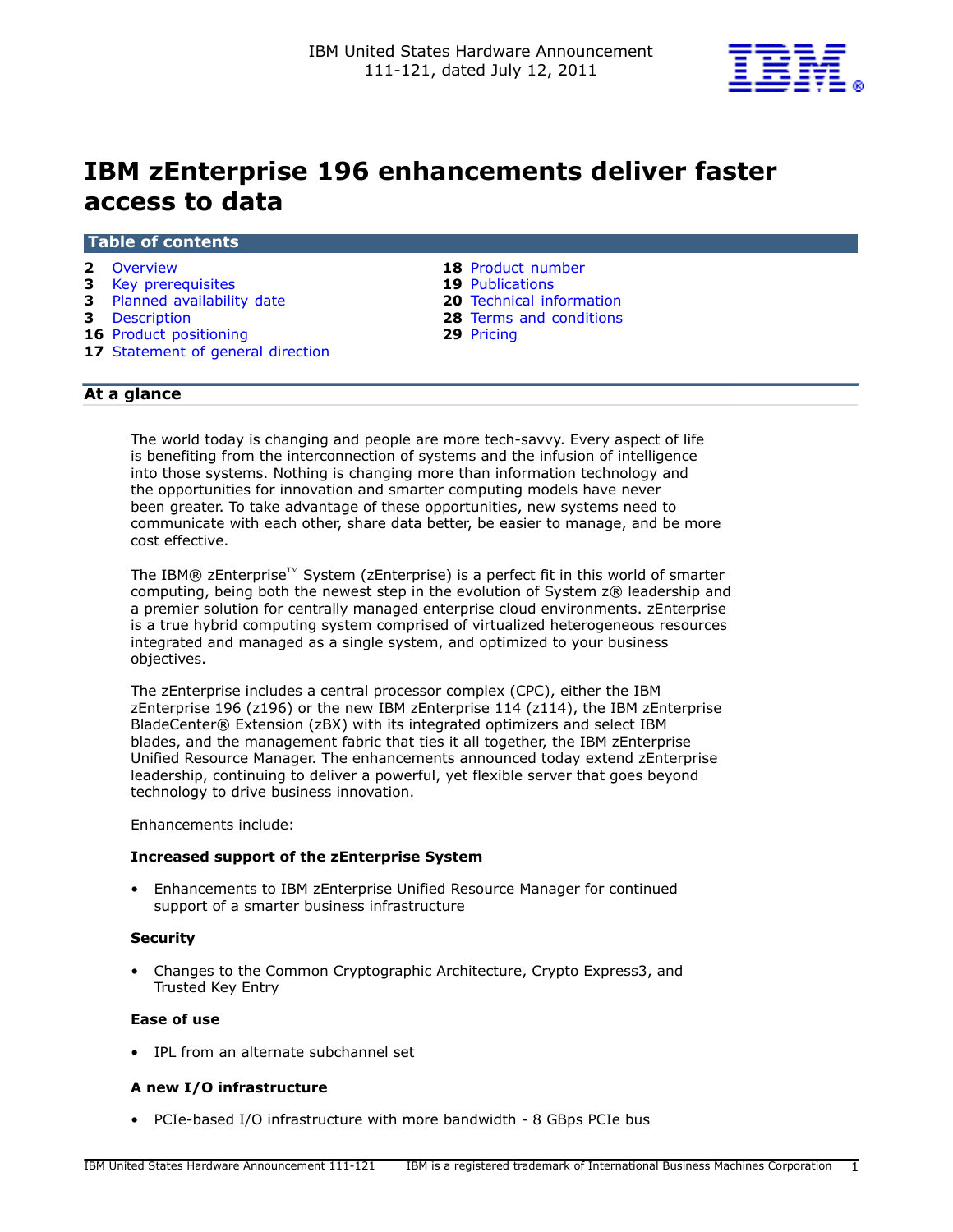- PCIe I/O drawer with 14% more capacity
- New form factor for port granularity
- Reduced power consumption

# New features and functions for the storage area network

- A new form factor with FICON® Express8S; increased bandwidth and channel granularity for FICON, zHPF, and FCP
- Increased reliability for FCP channels with support of T10-DIF

# New features and functions for networking

- A new form factor with OSA-Express4S; increased performance for inbound traffic and port granularity
- Improved scalability and performance with Inbound Workload Queuing for Enterprise Extender for z/OS®

# New features and functions for Parallel Sysplex® environments for demanding data-sharing workloads

- Improved service times for 12x InfiniBand coupling links with a new generation of hardware - when using the 12x IFB3 protocol, synchronous service times are designed to be 40% faster than when using the 12x IFB protocol
- Increased connectivity for 1x InfiniBand coupling links
- Up to 32 subchannels (devices) per CHPID for 1x InfiniBand coupling links to help improve coupling throughput at extended distances with a new generation of hardware supporting four ports per feature
- Server Time Protocol (STP) recovery enhancement

# Usability and security

• Enhancements for the Hardware Management Console (HMC) including increased security for file transfers

# <span id="page-1-0"></span>**Overview**

The zEnterprise gives you the freedom to bring mainframe and distributed technologies together in a system that can start to replace individual islands of computing, bringing applications closer to the data they need, and helping to reduce complexity while improving security. With enhancements to IBM zEnterprise Unified Resource Manager, we are continuing to provide a smarter business infrastructure.

In support of the heterogeneous technology available with the zEnterprise, today we are also announcing support for running the Linux® on System x® operating system on select IBM System x blades installed in the zBX. This is designed to help increase the application portfolio available for the zEnterprise. Refer to Hardware Announcement [111-129](http://www.ibm.com/common/ssi/cgi-bin/ssialias?infotype=an&subtype=ca&appname=gpateam&supplier=897&letternum=ENUS111-129), dated July 12, 2011.

Security enhancements to the Common Cryptographic Architecture and Crypto Express3 coprocessor provide stronger algorithms for industry security standards and improved PIN protection - critical for automated teller machines (ATMs), debit cards, and point-of-sale (POS) devices. Introduction of the Trusted Key Entry 7.1 Licensed Internal Code helps keep in step with current recommendations for cryptographic strength such as new access control support, crypto module notebook support, and improvements to smart cards. Enhancements to the Hardware Management Console (HMC) are designed to ensure more security for File Transfer Protocol (FTP).

Since businesses need to deliver timely, integrated information to business leaders, support personnel, and customers 24x7, access to data and the network needs to be fast, secure, and dependable. The new z196 PCIe I/O subsystem improves robustness, resiliency, and performance, offers nondisruptive add and repair, and is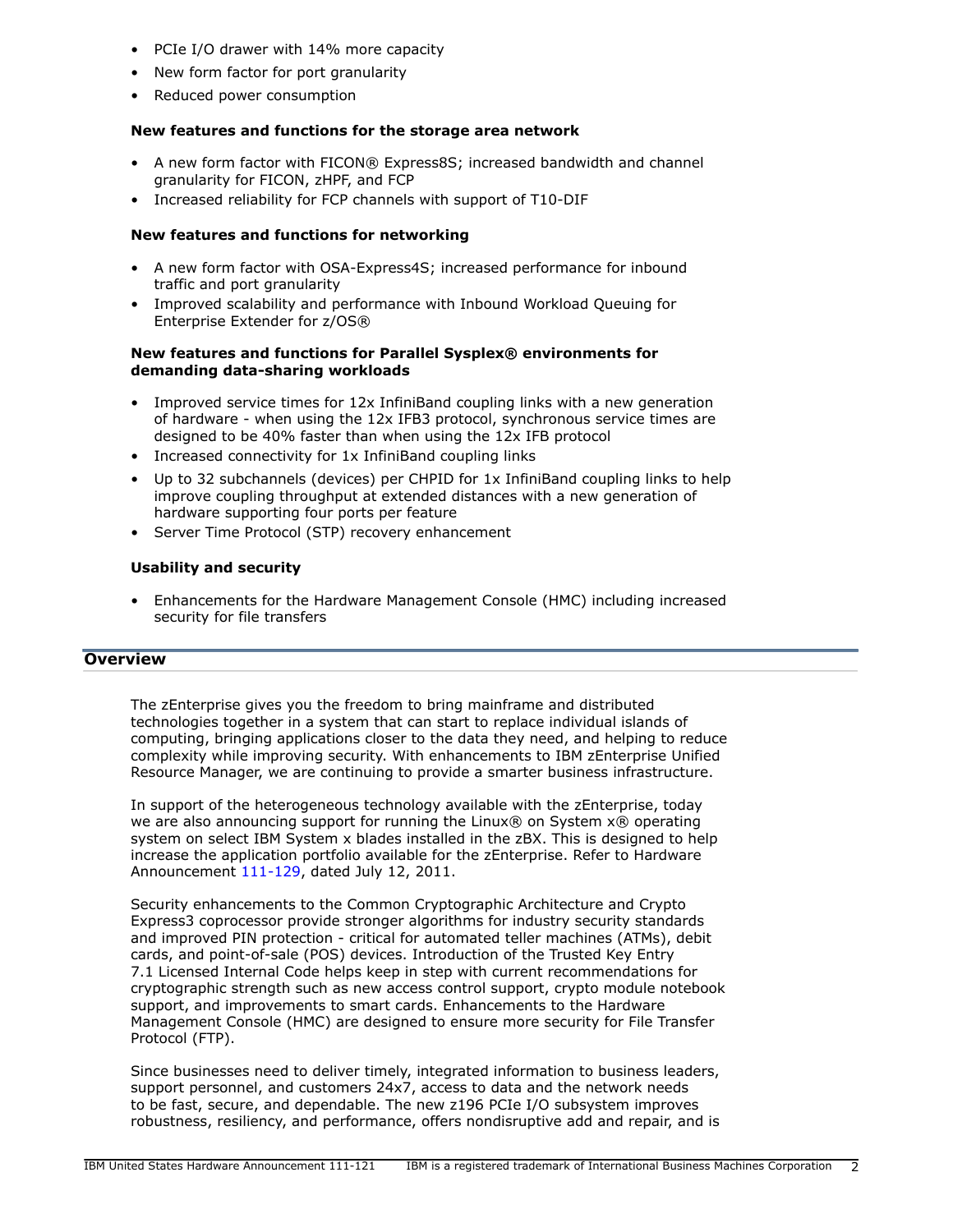designed to help lower power requirements compared to the current I/O cage and I/ O drawer.

An additional new function is being introduced to improve time coordination of zBX components to increase time accuracy to an NTP server. New features are being introduced for increased performance for 12x InfiniBand coupling links and more connectivity for 1x InfiniBand coupling links.

The new IBM zEnterprise 114 (z114) can upgrade to a zEnterprise z196 (z196) Model M15 (air-cooled model only). Refer to Hardware Announcement [111-136](http://www.ibm.com/common/ssi/cgi-bin/ssialias?infotype=an&subtype=ca&appname=gpateam&supplier=897&letternum=ENUS111-136), dated July 12, 2011.

### <span id="page-2-0"></span>Key prerequisites

Refer to the [Hardware requirements](#page-22-0) and [Software requirements](#page-22-1) sections of this announcement.

# <span id="page-2-1"></span>Planned availability date

- September 9, 2011
	- New build systems, MES orders, and new features and functions
- September 26, 2011
	- Unified Resource Manager functions
		- -- Manage suite (#0019) enhancements
		- -- Automate/Advanced Management Firmware Suite (#0020) enhancements
		- -- Manage Firmware System x Blade (#0042)
		- -- Advanced Management Firmware System x Blade (#0046)

### <span id="page-2-2"></span>**Description**

### Enhancements to IBM zEnterprise Unified Resource Manager

IBM zEnterprise System continues to provide a smarter business infrastructure through augmentation of IBM zEnterprise Unified Resource Manager. Unified Resource Manager is designed to virtualize and manage all resources of a System z ensemble as a single pool of resources, integrating system and workload management across the multisystem, multitier, multiarchitecture environment.

### Enhancements to the Manage suite (#0019) functions include:

- Hypervisor $TM$  and virtual server life-cycle management to support the zBX integrated hypervisor for IBM System x blades (using Kernel-based Virtual Machine). Hypervisor and virtual server life-cycle management was first introduced with Unified Resource Manager for PR/SM $\text{m}$ , z/VM®, and PowerVM $\text{m}$ .
- zEnterprise BladeCenter Extension (zBX) Model 002 integrated hypervisor for System x blades, which is shipped, deployed, and serviced as zEnterprise System licensed internal code (LIC) and is booted automatically on each System x blade at power-on-reset. Like the existing supported hypervisors (PR/SM, z/VM, and PowerVM), it is isolated on the intranode management network (INMN) and managed by Unified Resource Manager, providing a single point of control and supporting directed and dynamic virtual server provisioning.

### Enhancements to the Automate/Advanced Management Firmware Suite (#0020) functions include:

• Representation of the physical and virtual resources that are used in the context of a deployed business function as a named workload for IBM System x blades. Workload representation enables focus on business goals rather than individual elements and better aligns resources with business needs.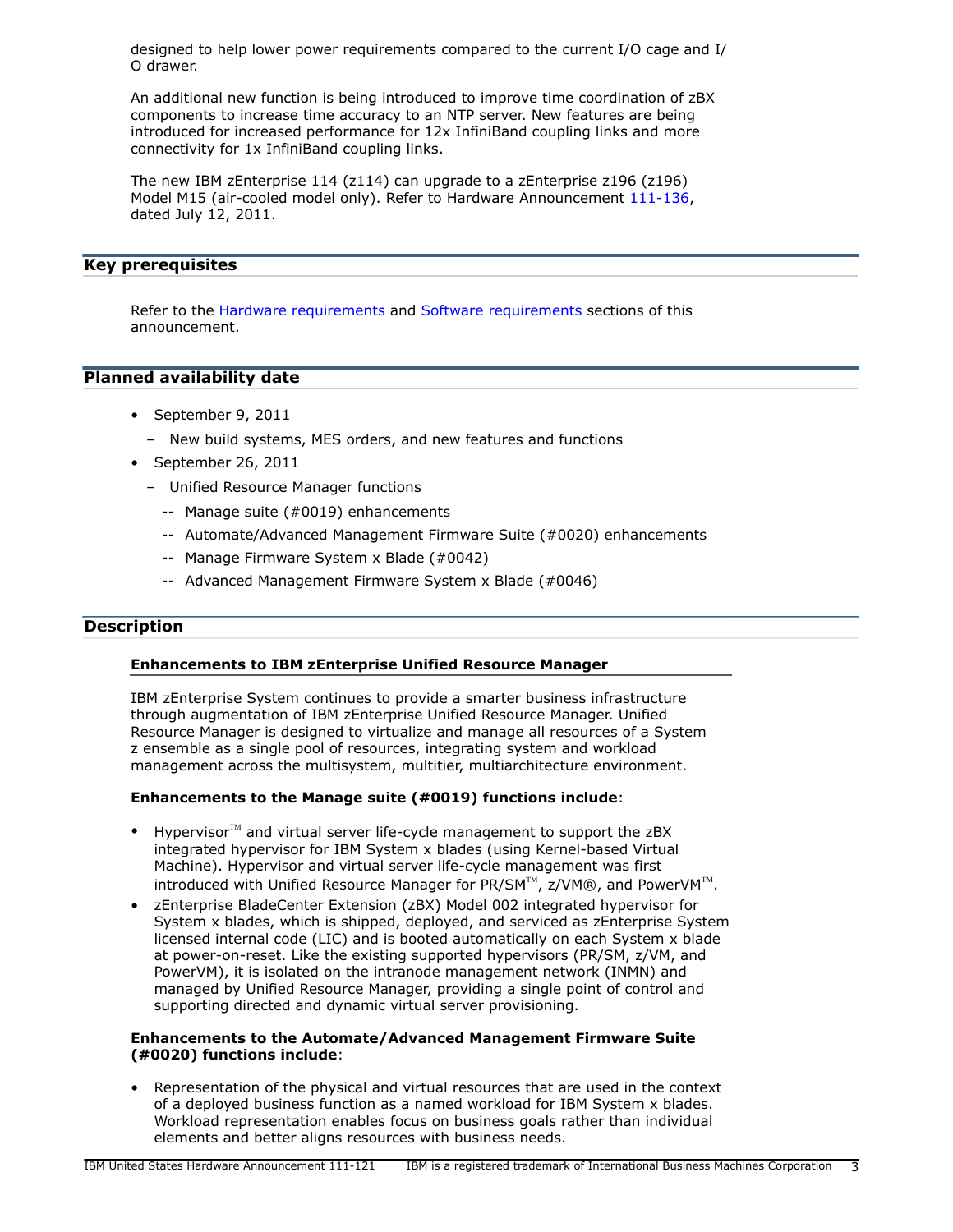• Ability to define a performance service level policy and to enable performance monitoring and reporting for IBM System x blades.

System x blades running Linux on System x are supported in the zBX, utilizing the zBX integrated hypervisor for IBM System x blades (using Kernel-based Virtual Machine), providing logical device integration between System z and System x blades for multitiered applications. System x blades are licensed separately and are enabled and managed as part of the ensemble by Unified Resource Manager.

For more information on IBM System x blades refer to Hardware Announcement [111-053](http://www.ibm.com/common/ssi/cgi-bin/ssialias?infotype=an&subtype=ca&appname=gpateam&supplier=897&letternum=ENUS111-053), dated April 06, 2011, IBM BladeCenter HX5 is a scalable blade server designed to provide new levels of utilization, performance, and reliability for compute- and memory-intensive workloads.

### Improved time coordination for zBX components

Network Time Protocol (NTP) clients, running on blades in zBX, can synchronize their time to the NTP server provided by the Support Element (SE) every hour. Therefore, it is important for the SE's clock to maintain time accuracy.

An enhancement has been made to improve the time accuracy of the SE's Battery Operated Clock (BOC) by synchronizing the SE's BOC to the server's Time-of-Day (TOD) clock every hour, instead of the previous synchronization which took place every 24 hours. This enhancement allows the SE's clock to maintain a time accuracy of 100 milliseconds to an NTP server configured as the External Time Source in an STP-only CTN.

In addition, this enhancement provides the capability for the components in zBX to maintain an approximate time accuracy of 100 milliseconds to an NTP server if they synchronize to the SE's NTP server at least once an hour. This enhancement is exclusive to z196 and z114.

For more information regarding IBM zEnterprise BladeCenter Extension (zBX) Model 002, refer to Hardware Announcement [110-177,](http://www.ibm.com/common/ssi/cgi-bin/ssialias?infotype=an&subtype=ca&appname=gpateam&supplier=897&letternum=ENUS110-177) dated July 22, 2010, IBM zEnterprise BladeCenter Extension (zBX).

# Common Cryptographic Architecture and Crypto Express3 enhancements

To continue to satisfy customer requirements, new functions are now available for the Common Cryptographic Architecture (CCA) and the Crypto Express3 feature, when defined as a coprocessor, complementing the Central Processor Assist for Cryptographic Function (CPACF). The CPACF provides high-performance hardware encryption and decryption on every z196 or z114 processor unit defined as a central processor (CP) or Integrated Facility for Linux (IFL).

Crypto Express3 remains a tamper-sensing and tamper-responding programmable cryptographic feature. Each Crypto Express3 PCIe adapter contains dual processors that operate in parallel to support the Common Cryptographic Architecture with high reliability. The Crypto Express3 feature continues to reside in the I/O cage or I/O drawer of the zEnterprise System.

### Common Cryptographic Architecture enhancements

The following enhancements have been added to the Common Cryptographic Architecture support which is used in the Crypto Express3 feature when it is configured as a coprocessor.

Expanded key support for AES algorithm: CCA currently supports the Advanced Encryption Standard (AES) algorithm to allow the use of AES keys to encrypt data. Expanded key support for AES adds a framework to support a much broader range of application areas, and lays the groundwork for future use of AES in areas where standards and customer applications are expected to evolve.

As stronger algorithms and longer keys become increasingly common, security requirements dictate that these keys must be wrapped using key encrypting keys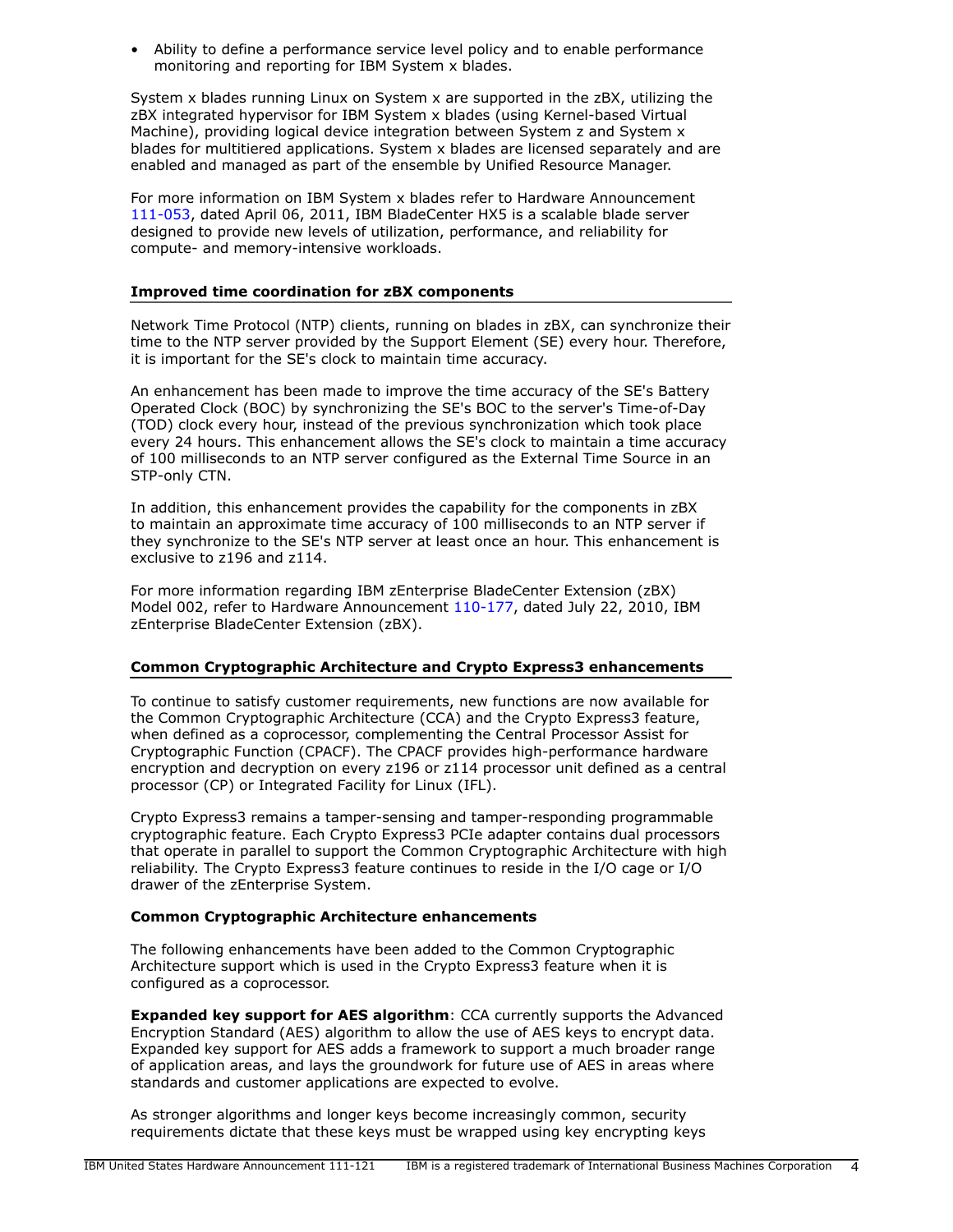(KEKs) of sufficient strength. This feature adds support for AES key encrypting keys. These AES wrapping keys have adequate strength to protect other AES keys for transport or storage. The new AES key types use the variable-length key token. The supported key types are EXPORTER, IMPORTER, and for use in the encryption and decryption services, CIPHER. New application programming interfaces (APIs) have been added or modified to manage and use these new keys.

The following new or modified CCA API functions are also supported:

- Key Token Build2: Builds skeleton variable-length key tokens
- Key Generate2: Generates keys using random key data
- Key Part Import2: Creates keys from key part information
- Key Test2: Verifies the value of a key or key part
- Key Translate2
	- Translates a key: Changes the key encrypting key (KEK) used to wrap a key
	- Reformats a key: Converts keys between the legacy token format and the newer variable-length token format
- Symmetric Key Export: Modified to also export AES keys
- Symmetric Key Import2: Imports a key that has been wrapped in the new token format
- Secure Key Import2: Wraps key material under the master key or an AES KEK
- Restrict Key Attribute: Changes the attributes of a key token
- Key Token Parse2: Parses key attributes in the new key token
- Symmetric Algorithm Encipher and Symmetric Algorithm Decipher: Enhanced to encipher and decipher data using AES keys wrapped in the new variable-length token format

Expanded key support for AES algorithm and CCA API functions supported by the Crypto Express3 feature when defined as a coprocessor, is exclusive to z196 and z114, and is supported by z/OS and z/VM. Refer to the [Software requirements](#page-22-1) section.

Enhanced ANSI TR-31 interoperable secure key exchange: ANSI TR-31 defines a method of cryptographically protecting Triple Data Encryption Standard (TDES) cryptographic keys and their associated usage attributes. The TR-31 method complies with the security requirements of the ANSI X9.24 Part 1 standard, although use of TR-31 is not required in order to comply with that standard. CCA has added functions that can be used to import and export CCA TDES keys in TR-31 formats. These functions are designed primarily as a secure method of wrapping TDES keys for improved and more secure key interchange between CCA and non-CCA devices and systems.

Enhanced ANSI TR-31 interoperable secure key exchange supported by the Crypto Express3 feature when defined as a coprocessor, is exclusive to z196 and z114, and is supported by z/OS and z/VM. Refer to the [Software requirements](#page-22-1) section.

PIN block decimalization table protection: To help avoid a decimalization table attack to learn a personal identification number (PIN), a solution is now available in the CCA API to thwart this attack by protecting the decimalization table from manipulation. PINs are most often used for automated teller machines (ATMs) but are increasingly used at point-of sale, for debit and credit cards.

PIN block decimalization table protection supported by the Crypto Express3 feature when defined as a coprocessor, is exclusive to z196 and z114, and is supported by z/ OS and z/VM. Refer to the [Software requirements](#page-22-1) section.

PKA RSA OAEP with SHA-256 algorithm: RSA Encryption Scheme - Optimal Asymmetric Encryption Padding (RSA OAEP) is a public-key encryption scheme or method of encoding messages and data in combination with the RSA algorithm and a hash algorithm.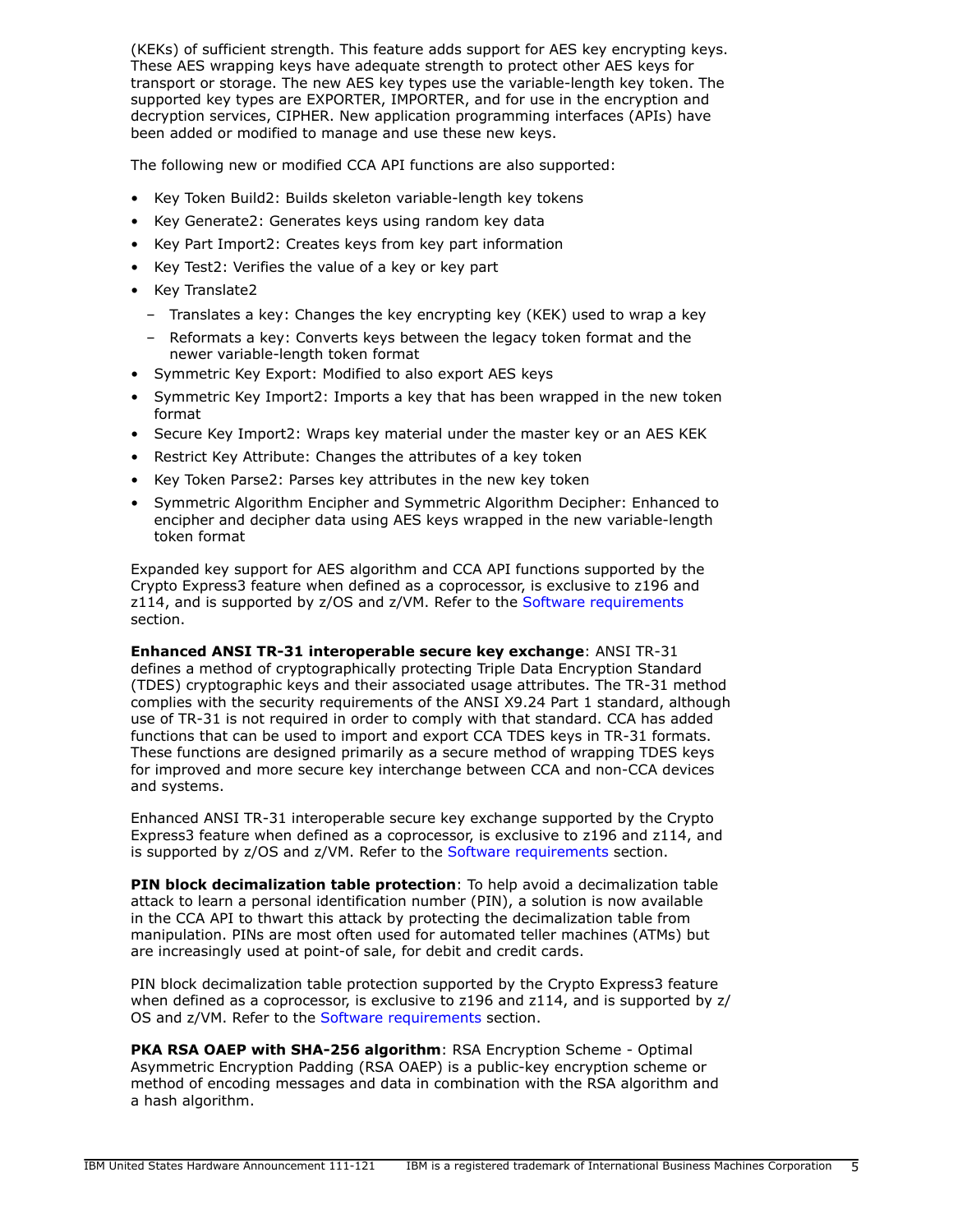Currently, the Common Cryptographic Architecture and z/OS Integrated Cryptographic Service Facility (ICSF) provide key management services supporting the RSA OAEP method using the SHA-1 hash algorithm, as defined by the public key cryptographic standard (PKCS) #1 V2.0 standard. These services can be used to exchange AES or DES/TDES key values securely between financial institutions and systems. However, PKCS#1 V2.1 extends the OAEP method to include the use of the SHA-256 hashing algorithm to increase the strength of the key wrapping and unwrapping mechanism. The CCA key management services have been enhanced so that they can use RSA OAEP with SHA-256 in addition to RSA OAEP with SHA-1.

This provides support for PKCS that is mandated by some countries for interbank transactions and communication systems.

PKA RSA OAEP with SHA-256 algorithm is supported by the Crypto Express3 feature when defined as a coprocessor, is exclusive to z196 and z114, and is supported by z/ OS and z/VM. Refer to the [Software requirements](#page-22-1) section.

Additional Elliptic Curve Cryptography (ECC) functions: The Common Cryptographic Architecture has been extended to include the Elliptic Curve Diffie-Hellman (ECDH) algorithm.

Elliptic Curve Diffie-Hellman (ECDH) is a key agreement protocol that allows two parties, each having an elliptic curve public-private key pair, to establish a shared secret over an insecure channel. This shared secret may be used directly as a key, or to derive another key which can then be used to encrypt subsequent communications using a symmetric key cipher such as AES.

Enhancements include:

- Updated key management functions to support AES KEKs
	- Generating an ECC private key wrapped with an AES KEK
	- Importing and exporting an ECC private key wrapped with an AES KEK
- Support for ECDH with a new service

These additional Elliptic Curve Cryptographic functions are supported by the Crypto Express3 feature when defined as a coprocessor, are exclusive to z196 and z114, and are supported by z/OS and z/VM. Refer to the [Software requirements](#page-22-1) section.

Trusted Key Entry (TKE) 7.1 Licensed Internal Code (LIC): The following functions are supported in the TKE 7.1 LIC:

- New access control support for all TKE applications: Every TKE application and the ability to create and manage crypto module and domain groups now require the TKE local cryptographic adapter profile to have explicit access to the TKE application or function the user wants to run. This was done to provide more control of what functions TKE users are allowed to perform.
- New Migration Utility: During a migration from a lower release of TKE to TKE 7.1 LIC, it will be necessary to add access control points to the existing roles. The new access control points can be added through the new Migrate Roles Utility or by manually updating each role through the Cryptographic Node Management Utility. The IBM-supplied roles created for TKE 7.1 LIC have all of the access control points needed to perform the functions they were permitted to use in TKE releases prior to TKE 7.1 LIC.
- Single process for loading an entire key: The TKE now has a wizard-like feature that takes users through the entire key loading procedure for a master or operational key. The feature preserves all of the existing separation of duties and authority requirements for clearing, loading key parts, and completing a key. The procedure saves time, by walking users through the key loading procedure. However, this feature does not reduce the number of people it takes to perform the key load procedure.
- Single process for generating multiple key parts of the same type: The TKE now has a wizard-like feature that allows a user to generate more than one key part at a time. The procedure saves time because the user has to start the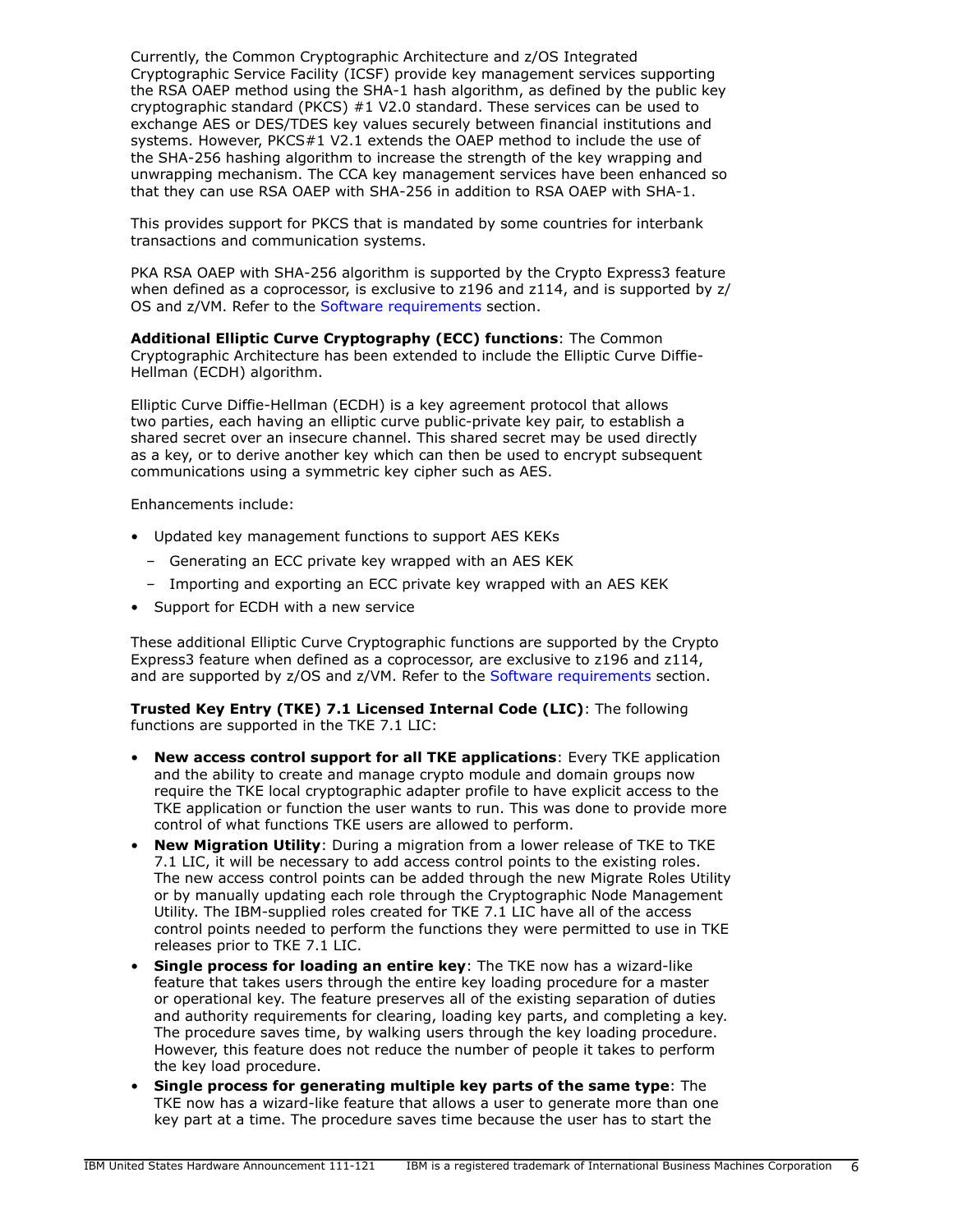process only one time, and the TKE efficiently generates the desired number of key parts.

- AES operational key support: CCA V4.2 for the Crypto Express3 feature includes three new AES operational key types. From the TKE, users can load and manage the new AES EXPORTER, IMPORTER, and CIPHER operational keys from the TKE workstation crypto module notebook.
- **Decimalization table support:** CCA V4.2 for the Crypto Express3 feature includes support for 100 decimalization tables for each domain on a Crypto Express3 feature. From the TKE, users can manage the decimalization tables on the Crypto Express3 feature from the TKE workstation crypto module notebook. Users can manage the tables for a specific domain or manage the tables of a set of domains if they are using the TKE workstation Domain Grouping function.
- **Host cryptographic module status support:** From the TKE workstation crypto module notebook, users will be able to display the current status of the host cryptographic module that is being managed. If they view the Crypto Express3 feature module information from a crypto module group or a domain group, they will see only the status of the group's master module.
- Display of active IDs on the TKE console: A user can be logged onto the TKE workstation in privileged access mode. In addition, the user can be signed onto the TKE workstation's local cryptographic adapter. If a user is signed on in privileged access mode, that ID is shown on the TKE console. With this new support, both the privileged access mode ID and the TKE local cryptographic adapter ID will be displayed on the TKE console.
- Increased number of key parts on smart card: If a TKE smart card is initialized on a TKE workstation with a 7.1 level of LIC, it will be able to hold up to 50 key parts. Previously, TKE smart cards could hold only 10 key parts.
- Use of ECDH to derive shared secret: When the TKE workstation with a 7.1 level of LIC exchanges encrypted material with a Crypto Express3 at CCA level V4.2, Elliptic Curve Diffie-Hellman (ECDH) is used to derive the shared secret. This increases the strength of the transport key used to encrypt the material.

Trusted Key Entry 7.1 Licensed Internal Code is supported by the Crypto Express3 feature when defined as a coprocessor on z196, z114, z10<sup>TM</sup> EC, and z10 BC servers. TKE workstation (#0841) is required.

# Ease of use enhancement - IPL from an alternate subchannel set

First came multiple subchannel sets (MSS) (two sets), which was designed to provide greater I/O device configuration capabilities for large enterprises. Two subchannel sets could be defined to each channel subsystem - the base addresses and aliases in subchannel set 0 and the parallel access volume aliases in subchannel set 1; 63.75K subchannels in set-0 and the addition of 64K-1 subchannels in set-1. MSS was delivered on System z9® in September of 2005 and supported by z/OS V1.7 and Linux on System z. This applied to the ESCON® and FICON protocols.

Then came a third subchannel set to extend the amount of addressable storage capacity - another 64k subchannels to help complement functions such as "large" or extended addressing volumes and HyperPAV and to help facilitate consistent device address definitions, simplifying addressing schemes for corresponding devices. This was delivered on zEnterprise 196 in September of 2010 and supported by z/ OS V1.12 and Linux on System z. This applied to the ESCON, FICON, and zHPF protocols.

Now, we are introducing IPL from an alternate subchannel set to allow enterprises to IPL from subchannel set 1 or subchannel set 2 (z196 only), in addition to subchannel set 0. Devices used early during IPL processing can now be accessed using subchannel set 1 or subchannel set 2. This is intended to allow the users of Metro Mirror (PPRC) secondary devices defined using the same device number and a new device type in an alternate subchannel set to be used for IPL, IODF, and standalone dump volumes when needed.

IPL from an alternate subchannel set is exclusive to z196 and z114, applies to the FICON and zHPF protocols (CHPID type FC), and is supported by z/OS. Refer to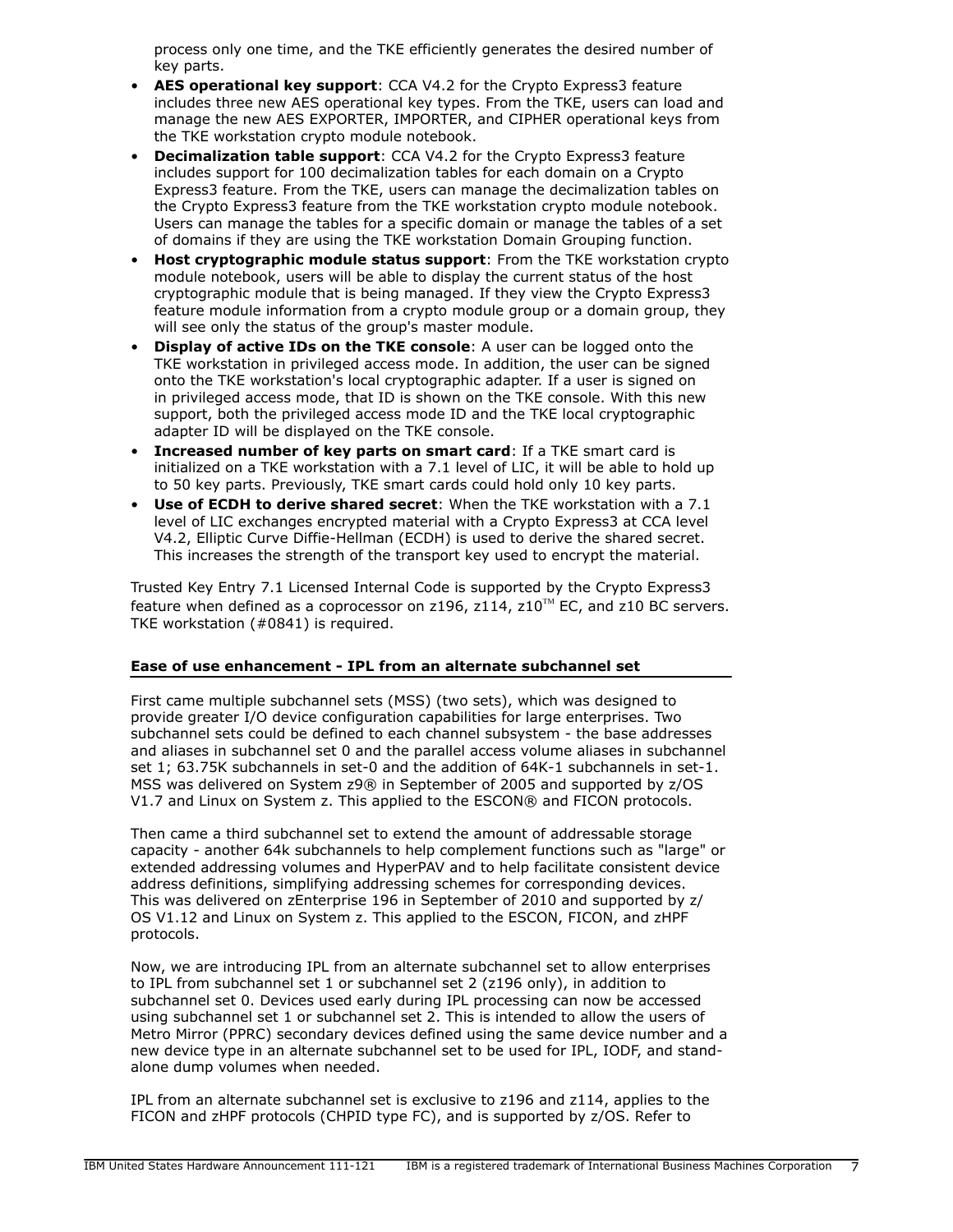the [Software requirements](#page-22-1) section. It is applicable to all of the supported FICON features. Note, the z114 supports up to two subchannel sets.

### PCIe I/O drawer - increased capacity, granularity, bandwidth, and RAS

A new I/O drawer and new form factor I/O cards are being introduced to support a direct Peripheral Component Interconnect Express Generation 2 (PCIe Gen2) infrastructure with increased capacity, granularity, and infrastructure bandwidth, as well as increased reliability, availability, and serviceability. New hardware features are being introduced for the SAN and the LAN to support PCIe Gen2 - FICON Express8S and OSA-Express4S.

Capacity: With their compact design, two PCIe I/O drawers occupy the same space as one I/O cage while delivering 14% more capacity - up to 128 channels (64 I/O cards) are supported versus the 112 channels (28 I/O cards) offered with the I/O cage.

Granularity: With the PCIe I/O drawer we are introducing enhanced granularity features for the storage area network (SAN) and the local area network (LAN).

- For the FICON/zHPF/FCP storage area network: FICON Express8S for single mode fiber (LX) and multimode fiber (SX) environments with two channels per feature, and two channel path identifiers (CHPIDs).
- For the 10 Gigabit Ethernet and Gigabit Ethernet local area network: OSA-Express4S for single mode fiber (LX, LR) and multimode fiber (SX, LR) environments. The 10 GbE features have one port per feature and one CHPID. The GbE features have two ports per feature and one CHPID shared by the two ports.

Increased infrastructure bandwidth: The new I/O infrastructure introduces the industry-standard Peripheral Component Interconnect Express Generation 2 (PCIe Gen2) infrastructure from the processor book to the I/O cards, which now supports an 8 gigabytes per second (8 GBps) bus. This new infrastructure offers enhanced bandwidth in the connection to the processor book as well as the distribution buses contained in the drawer.

Reliability, Availability, Serviceability: The PCIe I/O drawer is designed with symmetrical, redundant cooling across all I/O cards and power supplies for improved RAS. Dual PCIe paths to the system processors from an I/O card provide enhanced resiliency. Also included are temperature monitoring of critical ASICs to optimize cooling and reliability.

### FICON Express8S - a new generation for FICON , zHPF, and FCP

A new generation of features for the storage area network (SAN) is being introduced in support of the PCIe 8 GBps host bus and the PCIe I/O drawer. The new features for the multimode and single mode fiber optic cabling environments have path length reductions for High Performance FICON for System z (zHPF) and Fibre Channel Protocol (FCP), increased start I/Os, improved throughout for zHPF and FCP with the introduction of a hardware data router, and increased port granularity - two channels/ports per feature.

New design for increased performance for zHPF and FCP: FICON Express8S contains a new IBM ASIC which is designed to support the 8 GBps PCIe interface to the PCIe I/O drawer and increased start I/Os. In addition, a hardware data router has been added in support of the zHPF and FCP protocols for path length reduction and increased throughput. FICON Express8S supports a link data rate of 2, 4, or 8 Gbps auto-negotiated.

With these changes FICON Express8S, when supporting the zHPF or FCP protocols, has been designed to achieve full duplex line speed - 8 Gbps - in each direction.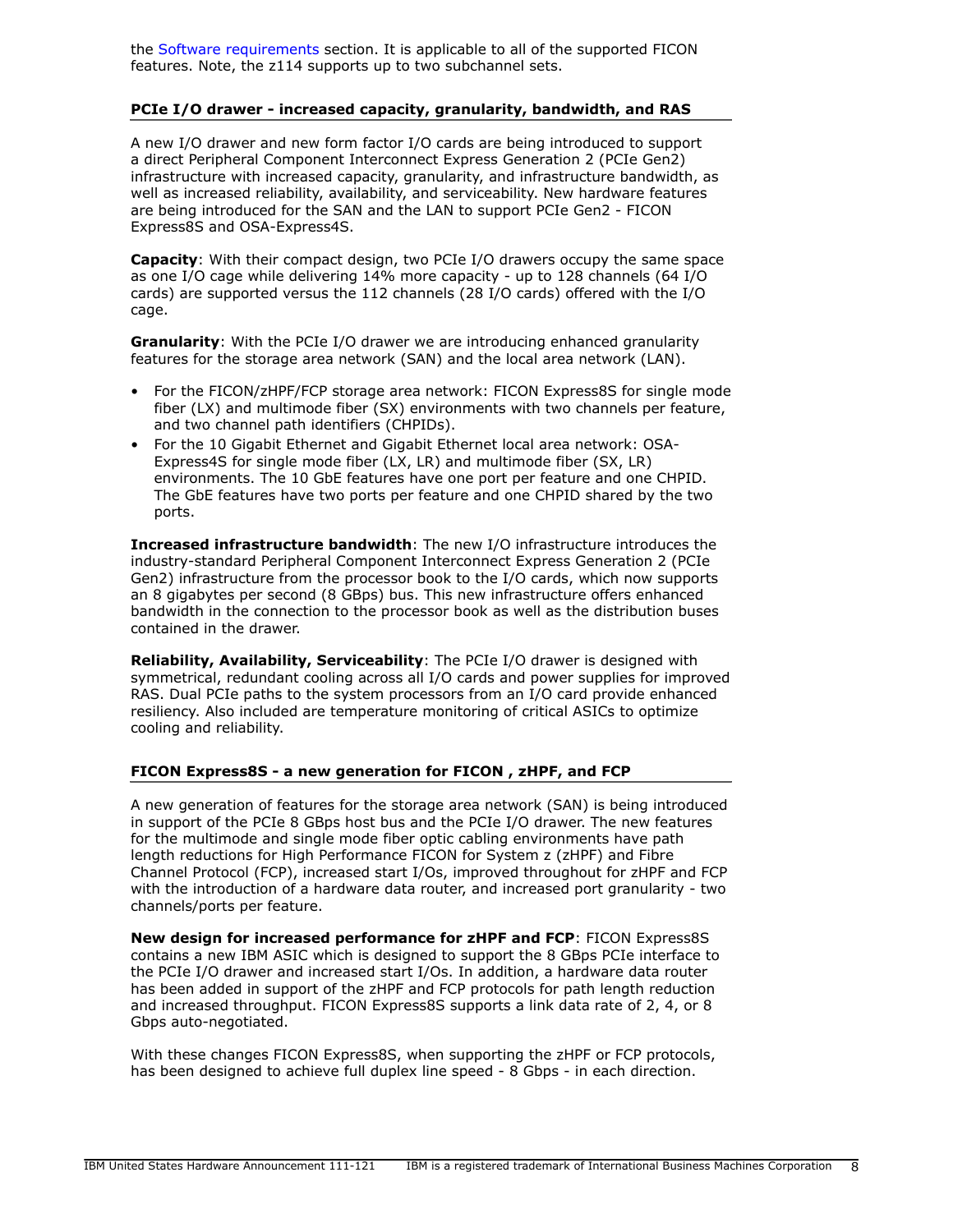# The High Performance FICON for System z journey:

- In October of 2008 we made the initial zHPF announcement on System z10® with FICON Express4 and FICON Express2 channels.
	- Maximum of 31k zHPF IOs/sec, 2.2 times the FICON protocol
	- Single track limit for zHPF data transfers
- In July 2009 we introduced FICON Express8 channels on System z10.
	- Maximum of 52k zHPF IOs/sec
	- 64k byte limit for zHPF data transfers
- In July 2010 we introduced additional support on zEnterprise 196.
	- Extension to multi-tracks of zHPF data transfers
- Today with the new FICON Express8S channel exclusive to zEnterprise 196 and zEnterprise 114 we are introducing:
	- A hardware data router for more efficient zHPF data transfers.
	- The first FICON Express channel with hardware specifically designed to support zHPF - FICON Express8S. FICON Express8, FICON Express4, and FICON Express2 have a firmware-only zHPF implementation.

In laboratory measurements, using FICON Express8S in a z196 with the zHPF protocol and small data transfer I/O operations, FICON Express8S operating at 8 Gbps achieved a maximum of 92,000 IOs/sec, compared to the maximum of 52,000 IOs/sec achieved with FICON Express8 operating at 8 Gbps. This represents approximately a 77% increase and applies to reads, writes, and a read/write mix.

In laboratory measurements, using FICON Express8S in a z196 with the zHPF protocol and a mix of large sequential read and write data transfer I/O operations, FICON Express8S operating at 8 Gbps achieved a maximum throughput of 1600 MB/sec (reads + writes) compared to a maximum of 770 MB/sec (reads + writes) achieved with FICON Express8 operating at 8 Gbps. This represents approximately a 108% increase.

This performance data was measured in a controlled environment running an I/ O driver program under z/OS. The actual throughput or performance that any user will experience will vary depending upon considerations such as the amount of multiprogramming in the user's job stream, the I/O configuration, the storage configuration, and the workload processed.

Increased performance for the FCP protocol: A FICON Express8S feature, when defined as CHPID type FCP, conforms to the Fibre Channel Protocol (FCP) standard to support attachment of SCSI devices, to complement the classical storage attachment supported by FICON and zHPF channels.

In laboratory measurements, using FICON Express8S in a z196 with the FCP protocol for small data transfer I/O operations, FICON Express8S operating at 8 Gbps achieved a maximum of 92,000 IOs/sec, compared to the maximum of 84,000 IOs/sec achieved with FICON Express8 operating at 8 Gbps. This represents approximately a 10% increase and applies to reads, writes, and a read/write mix.

In laboratory measurements, using FICON Express8S in a z196 with the FCP protocol and an internal driver supporting the hardware data router, executing a mix of large sequential read and write data transfer I/O operations, FICON Express8S operating at 8 Gbps achieved a maximum throughput of 1600 MB/sec (reads + writes) compared to the maximum of 770 MB/sec (reads + writes) achieved with FICON Express8 operating at 8 Gbps. This represents approximately a 108% increase.

The FCP protocol is supported by  $z/VM$ ,  $z/VSE^{TM}$ , and Linux on System z. Refer to the [Software requirements](#page-22-1) section.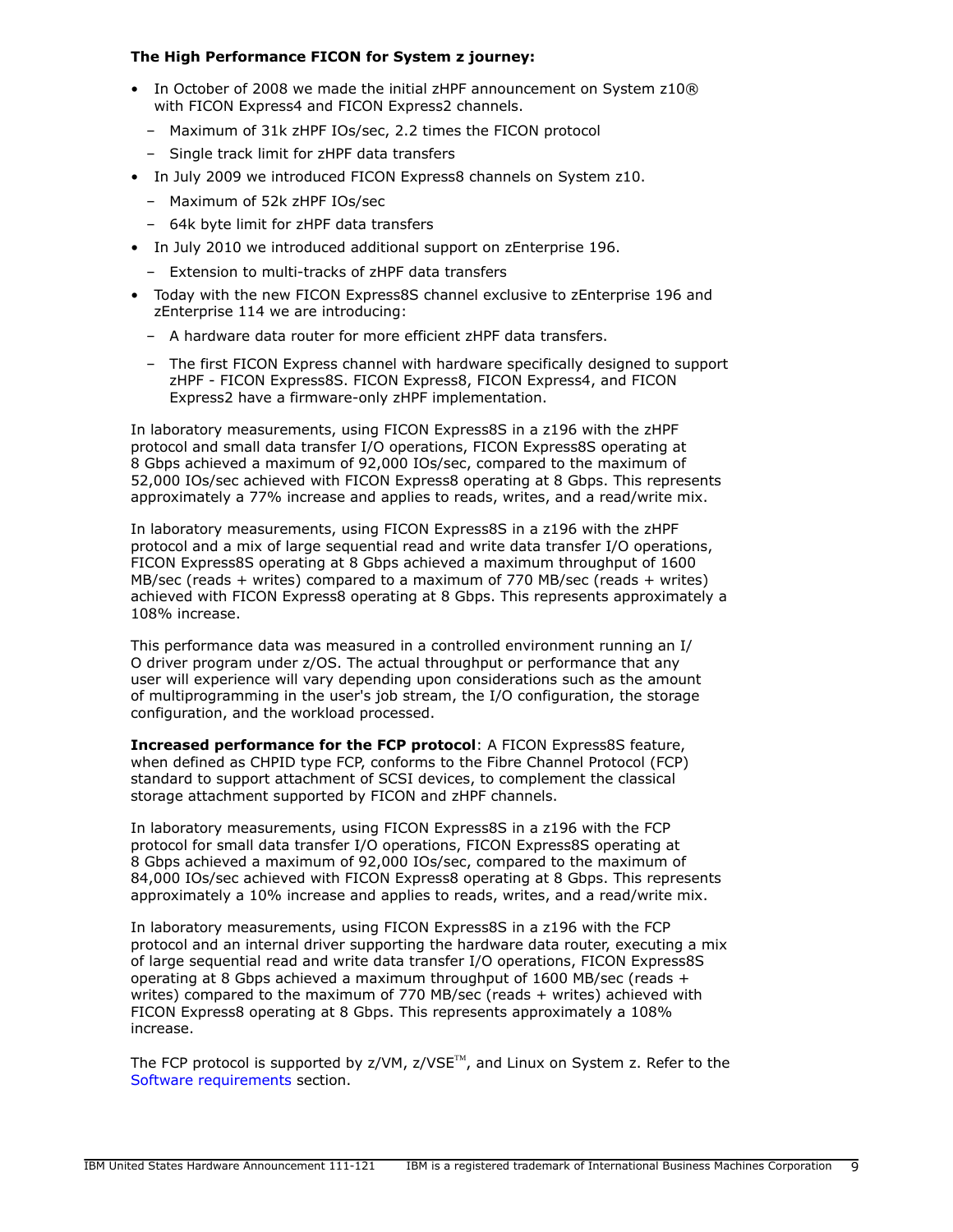### FCP channels to support T10-DIF for enhanced reliability

Recognizing that high reliability is important to maintaining the availability of business-critical applications, the System z Fibre Channel Protocol (FCP) has implemented support of the American National Standards Institute's (ANSI) T10 Data Integrity Field (DIF) standard. Data integrity protection fields are generated by the operating system and propagated through the storage area network (SAN). System z helps to provide added end-to-end data protection between the operating system and the storage device.

An extension to the standard, Data Integrity Extensions (DIX), provides checksum protection from the application layer through the host bus adapter (HBA), where cyclical redundancy checking (CRC) protection is implemented.

T10-DIF support by the FICON Express8S and FICON Express8 features, when defined as CHPID type FCP, is exclusive to z196 and z114. Exploitation of the T10- DIF standard requires support of the operating system and the storage device. Refer to the [Software requirements](#page-22-1) section.

Increased port granularity: The FICON Express8S 10KM LX and SX features for single mode and multimode fiber optic cabling environments each now have two channels/ports per feature versus the four channels per feature for the FICON Express8 features. This design helps facilitate purchasing the right number of ports to help satisfy your application requirements and to better optimize for redundancy.

The FICON Express8S features, supporting CHPID types FC (zHPF, FICON, channelto-channel) and FCP, are exclusive to z196 and z114. They are for use exclusively in the PCIe I/O drawer and are supported by z/OS, z/VM, z/VSE, z/TPF, and Linux on System z. Refer to the [Software requirements](#page-22-1) section.

#### OSA-Express4S - a new form factor of Ethernet for the LAN

A new generation of 10 Gigabit (10 GbE) and Gigabit Ethernet (GbE) OSA-Express features is being introduced in support of the PCIe 8 GBps host bus and the PCIe I/ O drawer. These new features retain the robust performance characteristics of the OSA-Express3 GbE and 10 GbE features while providing increased port granularity.

Port granularity for increased flexibility: The OSA-Express4S features have half the number of ports per feature compared to OSA-Express3. This design facilitates purchasing the right number of ports to help satisfy your application requirements and to better optimize for redundancy.

OSA-Express4S 10 GbE with one port per feature: The OSA-Express4S 10 GbE features have one CHPID per feature and one port associated with the CHPID. A feature can be configured to support CHPID type OSD or OSX.

- CHPID type OSD continues to support the Queued Direct Input/Output (QDIO) architecture, TCP/IP traffic when Layer 3 (uses IP address), protocol-independent when Layer 2 (uses MAC address).
- CHPID type OSX continues to support connectivity and access control to intraensemble data network (IEDN) from z196 or z114 to zBX (OSA-Express 10 GbE features only)

OSA-Express4S 10 Gigabit Ethernet Long Reach (LR) is available for single mode fiber environments. OSA-Express4S 10 Gigabit Ethernet Short Reach (SR) is available for multimode fiber environments.

OSA-Express4S GbE with two ports per feature: The OSA-Express4S GbE features have one CHPID per feature (CHPID type OSD) and two ports associated with the CHPID.

Note: CHPID type OSN (OSA-Express for NCP) is not being offered for the OSA-Express4S GbE features.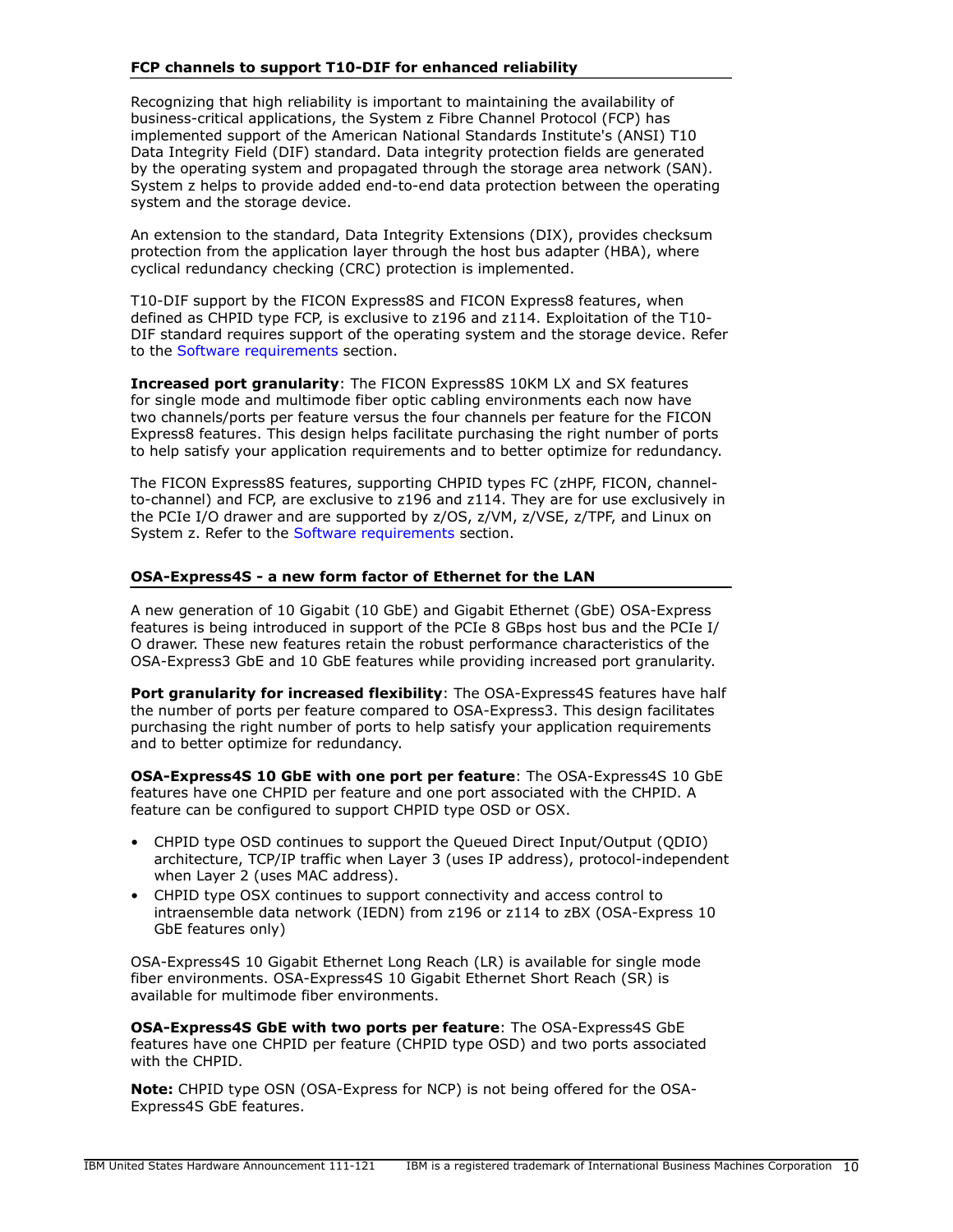OSA-Express4S GbE long wavelength (LX) is available for single mode fiber environments. OSA-Express4S GbE short wavelength (SX) is available for multimode fiber environments.

The OSA-Express4S 10 Gigabit Ethernet and Gigabit Ethernet features are exclusive to z196 and z114. They are for use exclusively in the PCIe I/O drawer and are supported by z/OS, z/VM, z/VSE, z/TPF, and Linux on System z. Refer to the [Software requirements](#page-22-1) section.

Checksum offload for IPv6 packets is now available for z/OS environments and for  $z/VM$  guest exploitation: When the checksum function is offloaded from the host, CPU cycles are reduced, improving performance. With the introduction of OSA-Express4S, the checksum offload function is now performed for IPv6 packets as well as IPv4 packets, whether the traffic goes out to the local area network (LAN), comes in from the LAN, or flows logical partition-to-logical partition through OSA-Express4S.

Checksum offload provides the capability of calculating the Transmission Control Protocol (TCP), User Datagram Protocol (UDP), and Internet Protocol (IP) header checksums for Internet Protocol Version 4 (IPv4) packets and now, IPv6 packets.

When checksum offload was introduced in May of 2003, it was limited to IPv4 packets. Checksum offload for IPv6 packets is exclusive to OSA-Express4S features (CHPID types OSD and OSX) on z196 and z114. It is supported by z/OS and z/VM for guest exploitation. Refer to the [Software requirements](#page-22-1) section. Checksum offload for IPv4 packets is currently available for all in-service releases of z/OS and Linux on System z.

Checksum offload for LPAR-to-LPAR traffic in the z/OS environment is included in the OSA-Express4S design for both IPv4 and IPv6 packets. Refer to the *Software requirements* section.

Large send for IPv6 packets is now available for z/OS environments: Large send (also referred to as TCP segmentation offload) is designed to improve performance by offloading outbound TCP segmentation processing from the host to an OSA-Express4S feature by employing a more efficient memory transfer into OSA-Express4S.

Large send support for IPv6 packets applies to the OSA-Express4S features (CHPID type OSD and OSX), and is exclusive to z196 and z114. It is supported by z/OS. Refer to the [Software requirements](#page-22-1) section. Large send for IPv4 packets is currently available for all in service releases of z/OS, Linux on System z, and z/VM for guest exploitation.

Note: Large send is not supported for LPAR-to-LPAR packets.

### Design change yields performance benefit for OSA-Express4S 10 Gigabit Ethernet inbound traffic

**Performance using jumbo frames:** In laboratory measurements, using an OSA-Express4S 10 Gigabit Ethernet (10 GbE) feature in a z196 defined as CHPID type OSD with an inbound-to-the-host streams workload operating at 10 Gbps, we achieved a maximum user-payload throughput of 1,180 megabytes per second (MBps) compared to a maximum of 680 MBps achieved with an OSA-Express3 10 GbE feature on a z196. This represents approximately a 70% increase for jumbo frames (8000 byte frames).

With a mixed-direction streams workload in the same jumbo frames environment, using an OSA-Express4S 10 GbE feature, we achieved a maximum user-payload throughput of 2,080 MBps with an OSA-Express4S 10 GbE feature compared to a maximum of 1,240 MBps on an OSA-Express3 10 GbE feature on z 196. This represents approximately a 70% increase for jumbo frames.

**Performance using standard frames:** In laboratory measurements, using an OSA-Express4S 10 GbE feature in a z196 defined as CHPID type OSD with an inbound-to-the-host streams workload operating at 10 Gbps, we achieved a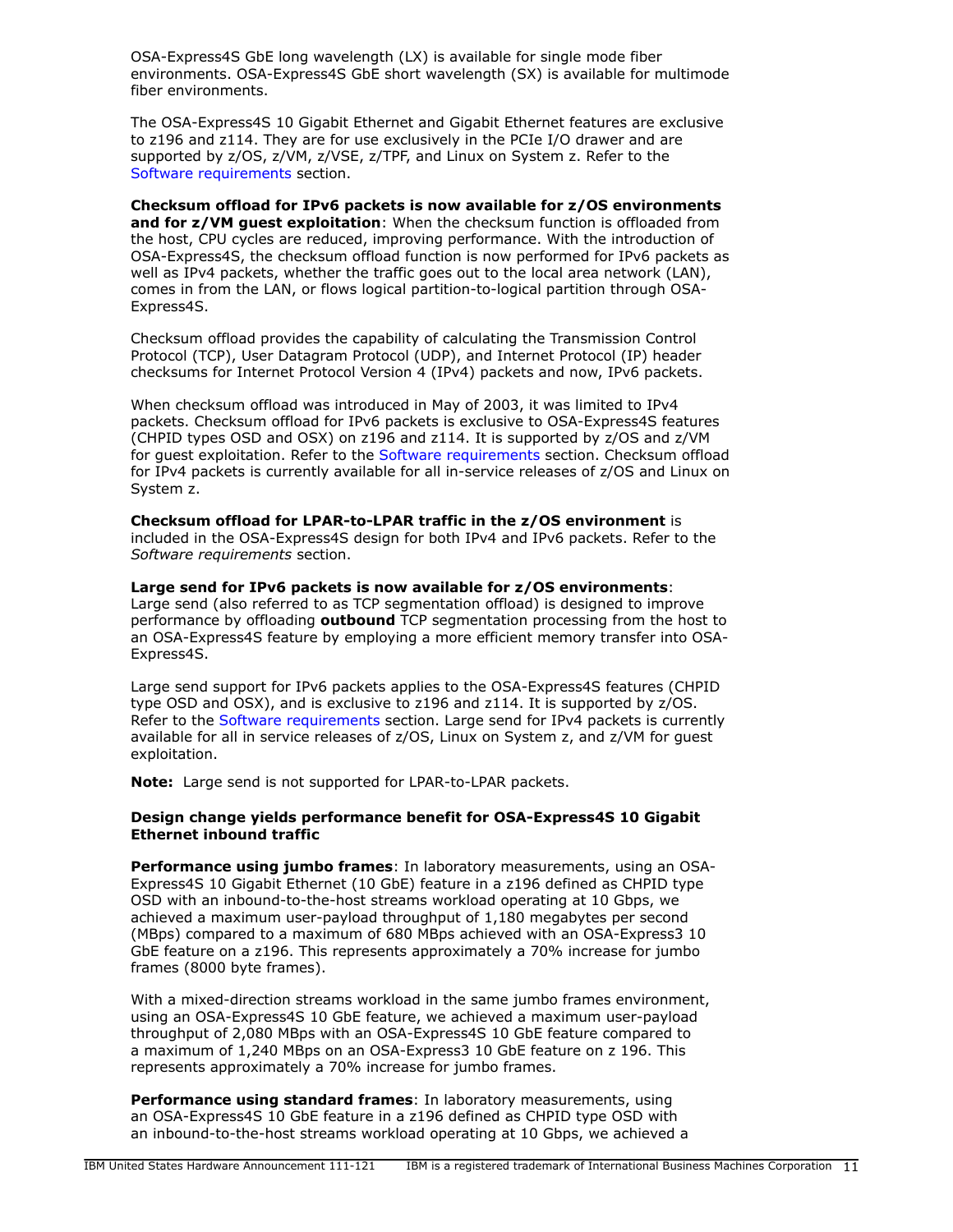maximum user-payload throughput of 1,120 MBps compared to a maximum of 615 MBps achieved with an OSA-Express3 10 GbE feature on a z196. This represents approximately an 80% increase for standard frames (1492 byte frames).

With a mixed-direction streams workload in the same standard frames environment, using an OSA-Express4S 10 GbE feature, we achieved a maximum user-payload throughput of 1,680 MBps with an OSA-Express4S 10 GbE compared to a maximum of 1,180 MBps with an OSA-Express3 10 GbE feature on a z196. This represents approximately a 40% increase for standard frames.

OSA-Express4S 10 GbE performance was measured in a controlled environment using IBM Application Workload Modeler (AWM). The actual throughput or performance that any user may experience will vary depending upon considerations such as the amount of multiprogramming in the user's job stream, the network options and configuration, and the workload processed. One MBps represents 1,048,576 bytes per second.

Access AWM information at

<http://www.ibm.com/software/network/awm/index.html>

OSA-Express4S Gigabit Ethernet is already capable of line speed for jumbo frames and standard frames.

Inbound workload queuing for Enterprise Extender - for improved scalability and performance: Inbound workload queuing (IWQ) for the OSA-Express features has been enhanced to differentiate and separate inbound Enterprise Extender traffic to a new input queue. The Enterprise Extender separation and processing associated with the Enterprise Extender input queue provides improved scalability and performance for Enterprise Extender.

With each input queue representing a unique type of workload, each having unique service and processing requirements, the IWQ function allows z/OS to use appropriate processing resources for each input queue. This approach allows multiple concurrent z/OS processing threads to process each unique input queue to avoid traditional resource contention. In a heavily mixed workload environment, this "off the wire" network traffic separation provided by OSA-Express IWQ reduces the conventional z/OS processing required to identify and separate unique workloads.

Inbound workload queuing for Enterprise Extender is supported by the OSA-Express4S and OSA-Express3 features when defined as CHPID type OSD or OSX. It is exclusive to z196 and z114, and is supported by z/OS and by z/VM for guest exploitation. Refer to the [Software requirements](#page-22-1) section.

For more information on inbound workload queuing, refer to Hardware Announcement [110-170](http://www.ibm.com/common/ssi/cgi-bin/ssialias?infotype=an&subtype=ca&appname=gpateam&supplier=897&letternum=ENUS110-170), dated July 22, 2010, IBM zEnterprise System -- A new dimension in computing.

### Server Time Protocol (STP) enhancement

Recovery enhancement: The new generation of host channel adapters (HCA3- O or HCA3-O LR), introduced for coupling, have been designed to send a reliable unambiguous "going away signal" (GOSIG) to indicate that the server on which the HCA3 is running is about to enter a failed (check stopped) state. When the GOSIG sent by the Current Time Server (CTS) in an STP-only Coordinated Timing Network (CTN) is received by the Backup Time Server (BTS), the BTS can safely take over as the CTS without relying on the previous recovery methods of Offline Signal (OLS) in a two-server CTN or the Arbiter in a CTN with three or more servers.

This enhancement is exclusive to z196 and z114 and is available only if you have an HCA3-O or HCA3-O LR on the CTS communicating with an HCA3-O or HCA3-O LR on the BTS. Note that the already available STP recovery design is still available for the cases when a GOSIG is not received or for other failures besides a server failure.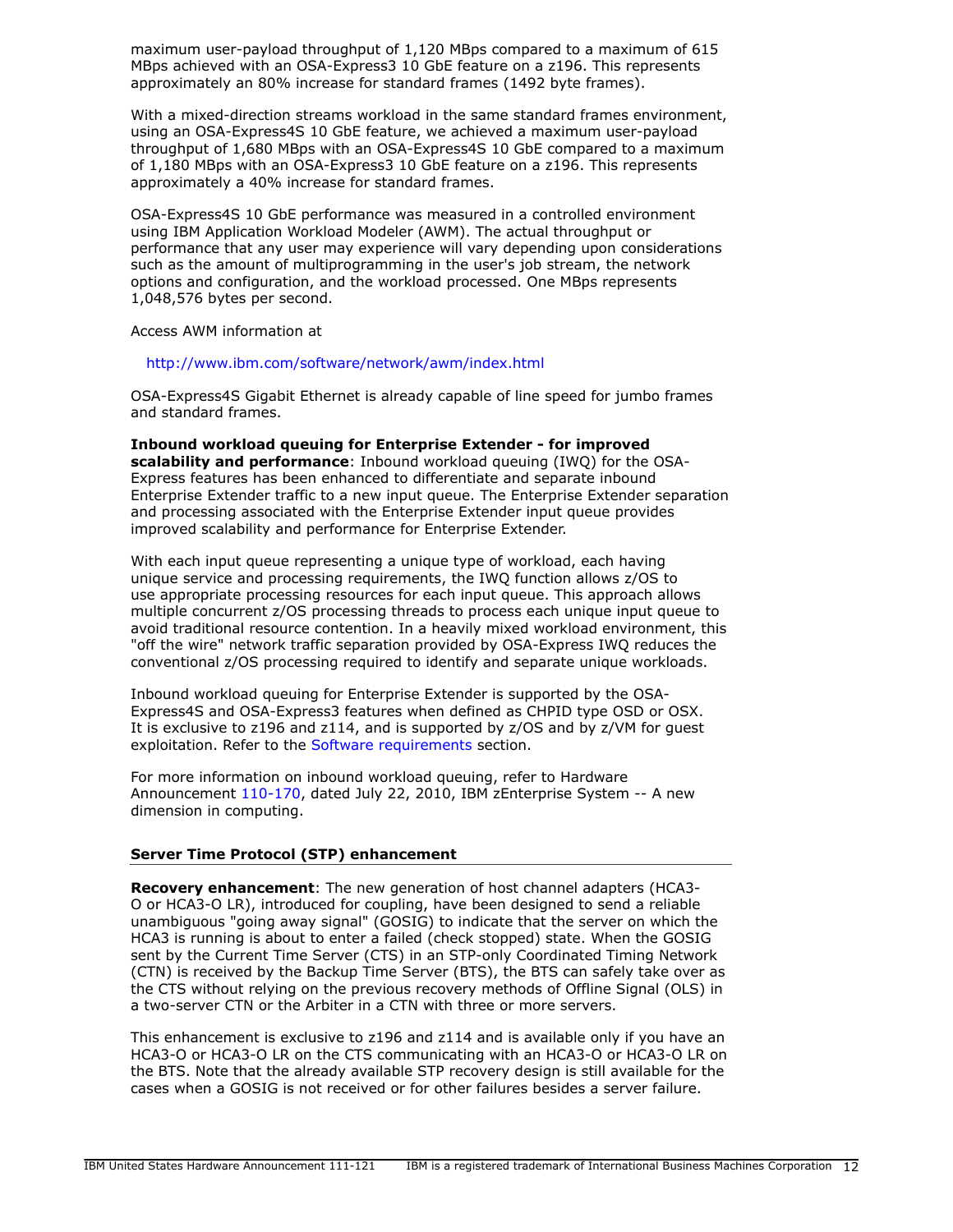### A new generation of 12x and 1x InfiniBand coupling links

Support for demanding data-sharing workloads: Simplify your Parallel Sysplex connectivity requirements and do more with less, with a new generation of host channel adapters (HCA3s) for coupling - the HCA3-O fanout for 12x InfinBand (12x IFB) with improved service times using the 12x InfiniBand3 (12x IFB3) protocol and the HCA3-O LR fanout for 1x InfiniBand (1x IFB) with four ports of connectivity and optional additional subchannels for extended-distance solutions.

- 12x InfiniBand coupling links support a link data rate of 6 gigabytes per second (GBps) at distances up to 150 meters (492 feet).
- 1x IFB coupling links support a link data rate of 5 gigabits per second (Gbps) server-to-server or 2.5 or 5 Gbps when using dense wavelength division multiplexers (DWDMs). The 1x IFB coupling links support distances up to 10 km (6.2 miles) unrepeated. Greater distances are possible with an RPQ or when using qualified DWDM solutions.
- Both 12x and 1x InfiniBand coupling links also allow you to share physical links by defining multiple logical links (channel path identifiers - CHPIDs) - up to 16 CHPIDs across two ports for 12x IFB, and up to 16 CHPIDs across four ports for 1x IFB.

Note: The 12x InfiniBand HCA3-O fanout can connect to 12x InfiniBand HCA2-O fanout on a z196, z114, or z10. An HCA3-O fanout cannot connect to an HCA1-O fanout on a z $9^{\text{\tiny{TM}}}.$ 

Two protocols - 12x IFB and 12x IFB3 - for the new generation of 12x InfiniBand coupling links: There are now two protocols supported by the HCA3-O for 12x IFB feature - 12x IFB and 12x IFB3.

- 1. 12x IFB3 protocol: When HCA3-Os are communicating with HCA3-Os and have been defined with four or fewer CHPIDs per port, the 12x IFB3 protocol is utilized.
- 2. 12x IFB protocol: If more than four CHPIDs are defined per HCA3-O port, or HCA3-O features are communicating with HCA2-O features on zEnterprise or System z10 servers, links will run with the 12x IFB protocol.

Improved service times when using the 12x IFB3 protocol: The HCA3- O feature supporting 12x InfiniBand coupling links has been designed to deliver improved services times. When no more than four CHPIDs are defined per HCA3-O port, the 12x IFB3 protocol is used. When using the 12x IFB3 protocol, synchronous service times are designed to be 40% faster than when using the 12x IFB protocol.

Improved physical connectivity with 1x InfiniBand coupling links: The HCA3- O long reach (LR) fanout for 1x InfiniBand coupling links has been designed with four ports per feature to satisfy requirements for more physical connectivity. The added connectivity will be helpful as clients migrate from InterSystem Channel-3 (ISC-3) to 1x InfiniBand coupling links.

Up to 32 subchannels (devices) per CHPID for 1x InfiniBand coupling links:

To improve link utilization and coupling throughput at extended distances between the coupling facility (CF) and the operating system or between CFs separated by extended distances, we are now optionally supporting 32 subchannels (devices) per CHPID, versus the current 7 subchannels per CHPID. The additional subchannel definition is available whether using an HCA3-O LR or HCA2-O LR feature for 1x IFB. This increase is designed to help eliminate the need to add CHPIDs or physical links in order to help improve coupling throughput at extended distances.

The HCA3-O feature (#0171) for 12x IFB and the HCA3-O LR feature (#0170) for 1x IFB are exclusive to z196 and z114, utilize CHPID type CIB, and are supported in the z/OS environment. Refer to the [Software requirements](#page-22-1) section.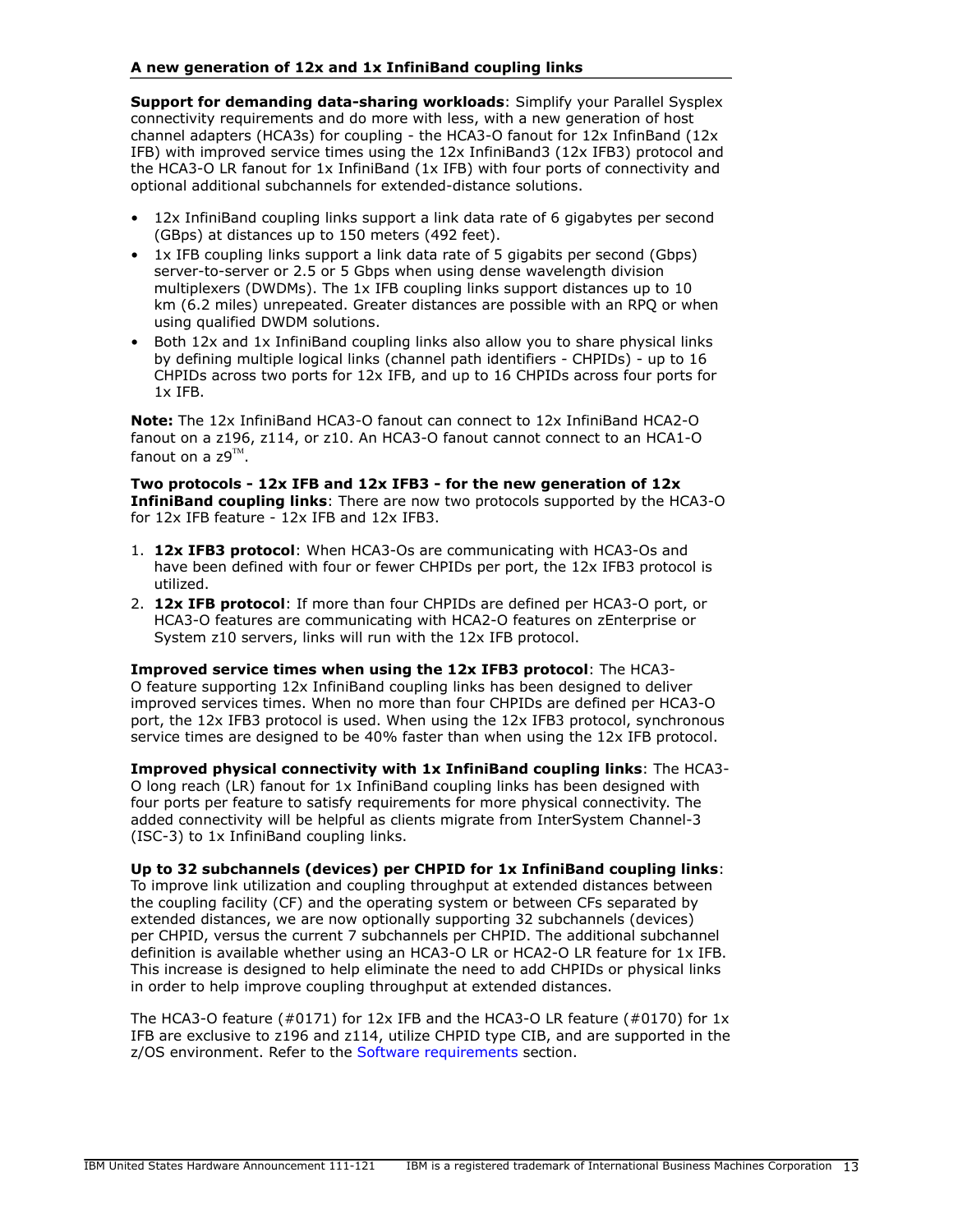### Enhancements for the Hardware Management Console/Support Element

Enhancements for usability, and an update that strengthens secure File Transfer Protocol support, have been added to the Hardware Management Console/Support Element (HMC/SE) to help satisfy customer and service requirements.

### Systems and Technology Group (STG) Lab Services

In support of this announcement, STG Lab Services has developed enablement services for the IBM zEnterprise BladeCenter Extension (zBX). Whether the environment is z/OS, z/VM, or Linux on System z, Lab Services can help to set up your systems and train your IT staff. Lab Services will enable the ensemble, install and configure the necessary software components, and provide hardware connectivity services that will help to demonstrate the capabilities and functions of this new technology, as well as help you to quickly realize the value and investment that you have made in the new hybrid system.

The four services available are:

### IBM Smart Analytics Optimizer Enablement Services

A three- to four-week service offering that provides services to assist current DB2® for z/OS clients with the planning and installation activities for the integration of the optimizer into their data center as well as configuring the hardware components necessary to enable a basic functional IBM Smart Analytics Optimizer environment and IBM System Storage® unit.

### zEnterprise Ensemble Enablement JumpStart Assistance for zBX Blades

A three- to four-week service offering that is targeted for implementations involving zBX Blades and is designed to help accelerate the implementation of an ensemble. The service will set up the z/OS and zBX infrastructure, use a test application to demonstrate the functions of the ensemble environment, and provide education to the client with a focus on Unified Resource Manager "Manage" functions.

### zEnterprise Ensemble Enablement JumpStart Assistance for z/VM

A three- to four-week service offering that is targeted for implementations that will use the Unified Resource Manager to manage Linux virtual servers under the z/VM Hypervisor. The service will set up the z/VM and Unified Resource Manager infrastructure, use a test application to show the functions of the ensemble environment, and provide education to the client with a focus on Unified Resource Manager "Manage" functions.

### zEnterprise Ensemble Enablement JumpStart Assistance for DataPower® XI50z Blades

A two-week service offering that is targeted for implementations involving the configuration and enablement of the DataPower XI50z within a zBX environment. An education workshop is also provided that will assist you to leverage the new blades quickly and assist in the training of staff on new functions available on the Hardware Management Console (HMC) to support the XI50z and zEnterprise environments.

### Other z196- and z114-related service offerings from STG Lab Services

STG Lab Services provides other service offerings in support of IBM zEnterprise 196 (z196) and IBM zEnterprise 114 (z114). A sampling of these services that might be applicable include:

- z/OS Infrastructure Solutions, such as
	- Parallel Sysplex
	- $-$  Hardware, Performance, and DFSMShsm<sup>TM</sup> Health Inspections
- Middleware Solutions, such as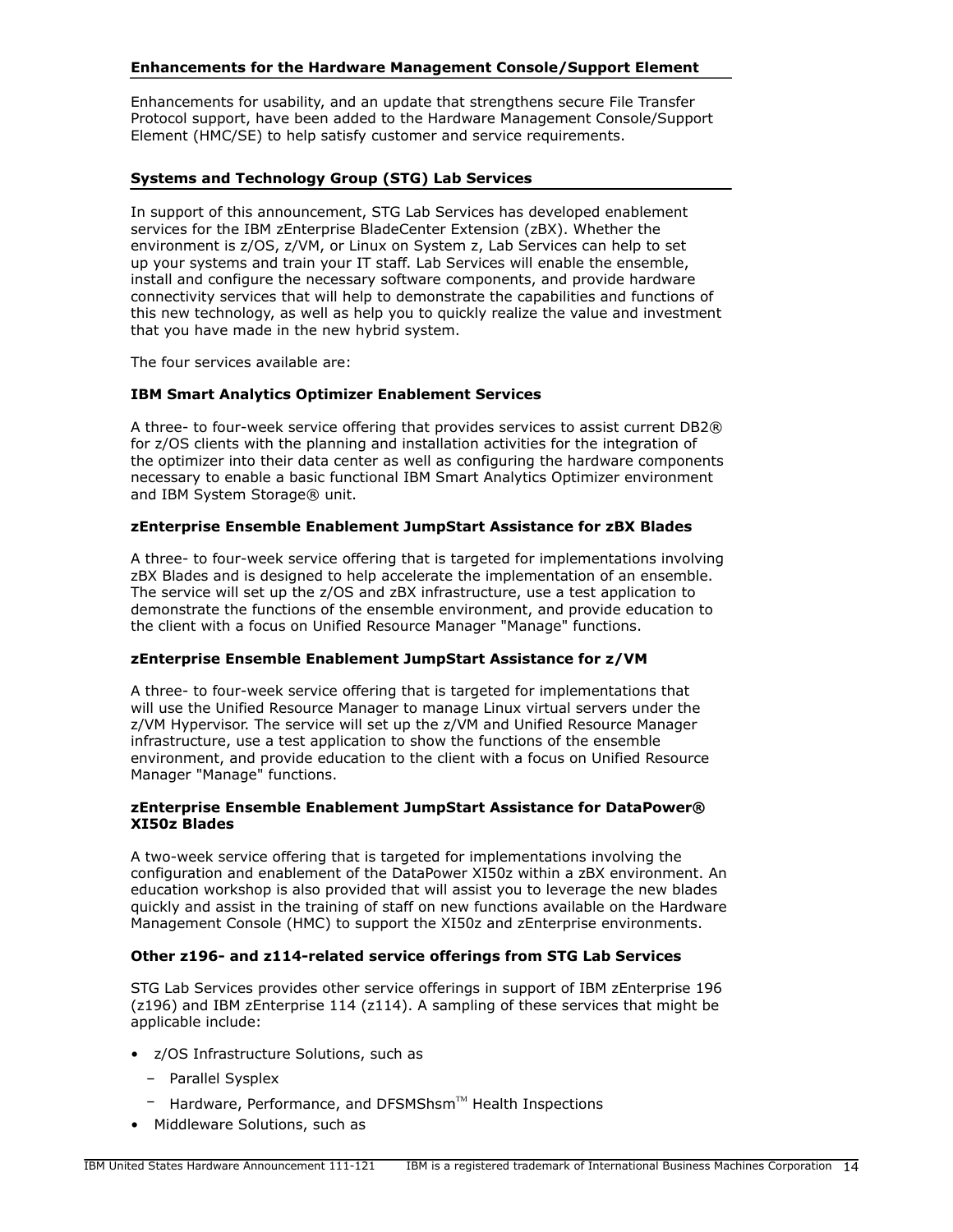- DB2, CICS®, and WebSphere® Services
- z/OS and Linux on System z Security Services
- Linux on System z Services and Training Kits
- Systems Agenda Consulting
- Cross-Platform Consulting Services
	- Data Center Services
	- IBM High Availability Center of Competency briefings and education on high availability best practices
	- IBM Systems Technical Training

For more information visit

<http://www.ibm.com/systems/services/labservices/>

Contact your IBM representative, your IBM Business Partner, or the IBM zEnterprise Enablement Services team (systemz@us.ibm.com).

# IBM zEnterprise Setup and Migration Services

IBM Global Technology Services (GTS) has released the IBM Implementation Services for System z - IBM zEnterprise setup and migration. The services are designed to assist you as you plan for, configure, implement, and migrate to a zEnterprise System.

The IBM zEnterprise Setup and Migration Services are comprised of a four-day standard service with three optionally selectable activities that can be acquired separately to address specific installation requirements.

The four-day standard service includes:

- Onsite or remote planning session. IBM will review your overall plan, define milestones, identify potential migration scenarios, and assess your readiness for installation.
- Onsite or remote review and updating of hardware, network, and storage provisioning.

IBM will:

- Review and update your I/O configuration (IODF)
- Assist you, as needed, with the OSA-Express implementation and ensure the console definitions are valid
- Review and update your VTAM® definitions
- Review and update your TCP/IP parameters settings
- Review the operating system (z/OS, z/VM, z/VSE, and Linux on System z) settings to ensure they are appropriate for the zEnterprise System
- Review the procedures for migrating the logical partition (LPAR) configurations to the new Hardware Management Console (HMC) and assist as needed
- Identify and order the operating system (z/OS, z/VM, and z/VSE) and subsystem (DB2,  $IMS^{m}$ , and CICS) maintenance
- One day onsite within 120 days of contract signing to facilitate deployment.

The following optional activities can be acquired individually, using the recommended number of the onsite daily assist feature:

• Two weeks of services to upgrade z/OS (within coexistence policy) to the current version and release - Applies skilled IBM resources using best practices to migrate back-level z/OS versions (within coexistence policy) to work with the zEnterprise System. The contract can be expanded to include other migration activities such as: subsystems, operational migration, Independent Software Vendor (ISV), user-exits migration, testing, and deployment.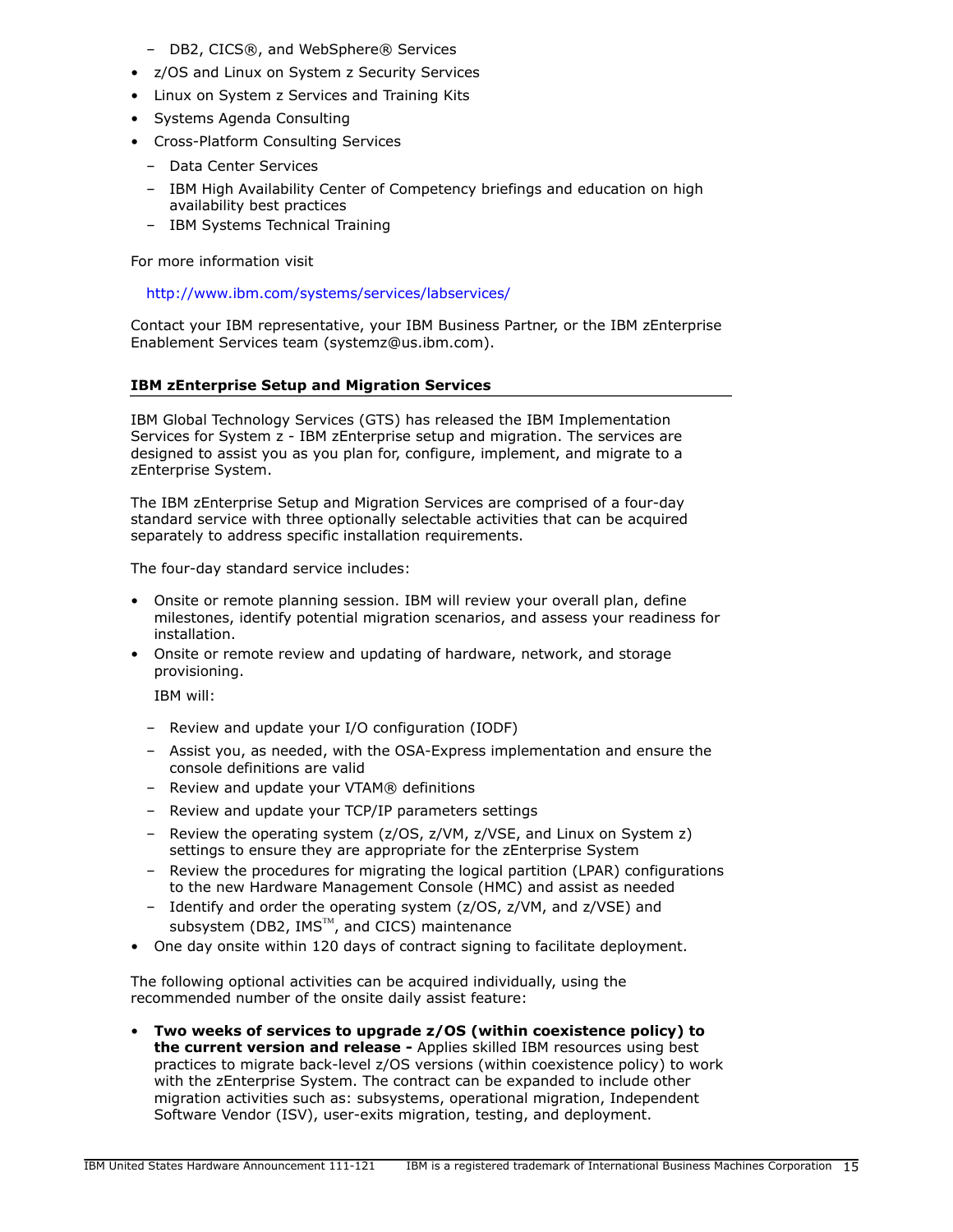- Two weeks of services for sysplex clients exploiting Parallel Sysplex InfiniBand using InfiniBand (PSIFB) with the zEnterprise System - Assists you in planning, implementing, and migrating your ICB and ISC-3 configurations to PSIFB.
- Two weeks of services to assist on other installation and Implementation requirements - Assists you with infrastructure work specific to your requirements.

For more information about the services, contact your Business Partner or IBM representative, or send an email to

express@us.ibm.com

### Accessibility by people with disabilities

A US Section 508 Voluntary Product Accessibility Template (VPAT) containing details on accessibility compliance can be requested at

[http://www.ibm.com/able/product\\_accessibility/index.html](http://www.ibm.com/able/product_accessibility/index.html)

### Section 508 of the US Rehabilitation Act

zEnterprise 196 servers are capable on delivery, when used in accordance with IBM's associated documentation, of satisfying the applicable requirements of Section 508 of the Rehabilitation Act of 1973, 29 U.S.C. Section 794d, as implemented by 36 C.F.R. Part 1194, provided that any Assistive Technology used with the product properly interoperates with it.

# <span id="page-15-0"></span>Product positioning

Updates to the zEnterprise 196 and the zEnterprise System are designed to bring you a whole new set of applications, new levels of scalability, security, and reliability, as well as new means to incorporate service management into your data center.

IBM zEnterprise continues to provide a smarter business infrastructure through augmentation of IBM zEnterprise Unified Resource Manager. Unified Resource Manager is designed to virtualize and manage all resources of a System z ensemble as a single pool of resources, integrating system and workload management across the multisystem, multitier, multiarchitecture environment.

Support of select IBM System x blades in the zBX allows the zEnterprise to access a whole new application portfolio. Front-end applications that need access to centralized data serving would be a good fit for running on the blades, as well as applications that are a front end to core CICS or IMS transaction processing such as IBM WebSphere.

Security enhancements to the Common Cryptographic Architecture and the Crypto Express3 coprocessor of the z196 as well as a new level of Trusted Key Entry Licensed Internal Code provide enhanced hardware encryption and decryption.

The new industry-standard PCIe I/O subsystem in the z196 improves robustness and resiliency, and combined with High Performance FICON for System z (zHPF) offers excellent performance improvements. The new PCIe I/O drawer is designed to deliver nondisruptive add and repair and lower power requirements compared to the I/O cage or I/O drawer. Increased port granularity is also available with the new features being offered for the PCIe I/O drawer.

For demanding data-sharing workloads, enhancements to Parallel Sysplex 12x InfiniBand (12x IFB) coupling links have been designed to provide 40% faster synchronous service times (12x IFB3 protocol) than the current 12x IFB protocol. And, you now have more physical connectivity for 1x InfiniBand coupling links with double the number of ports. In addition, to improve link utilization and coupling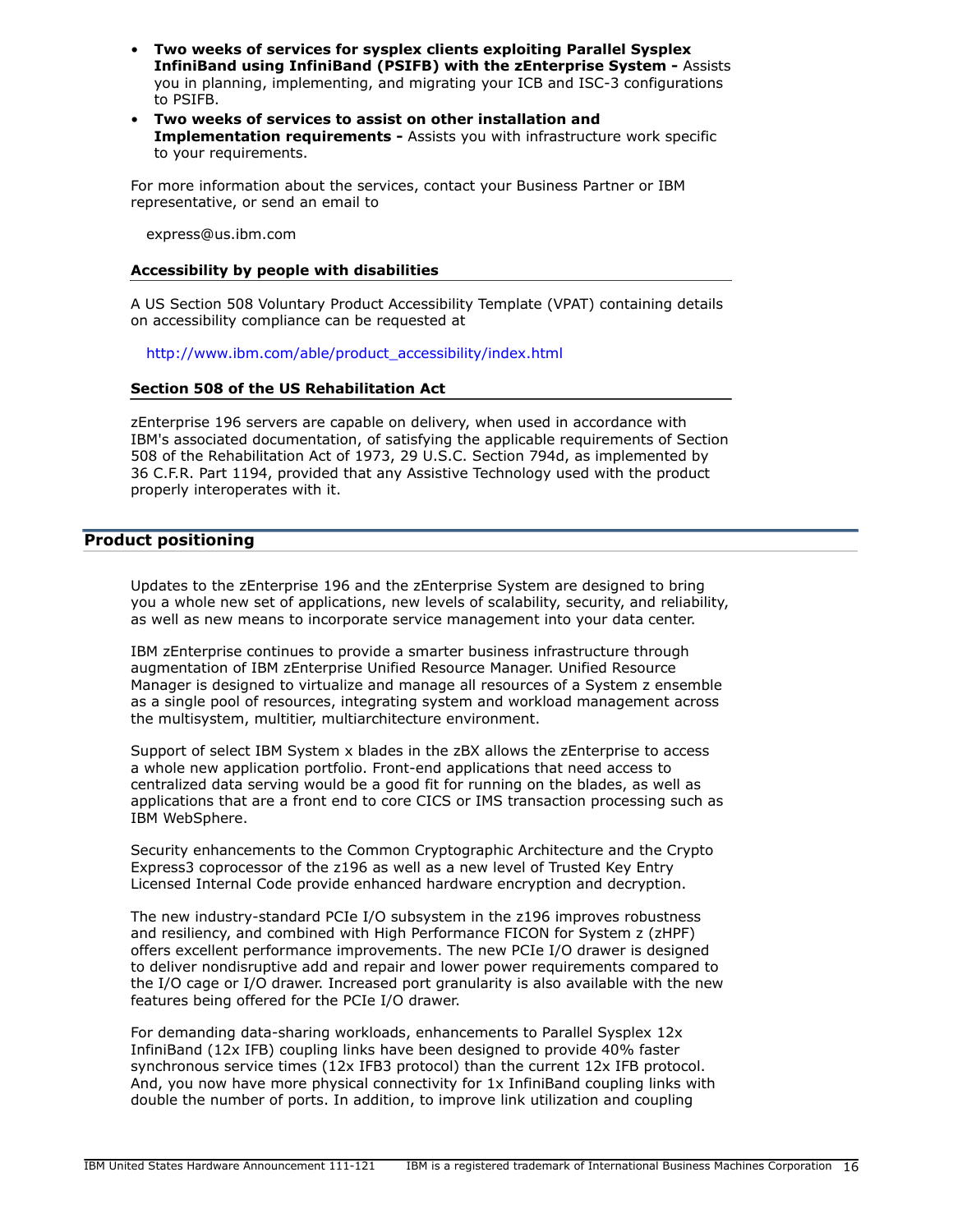# <span id="page-16-0"></span>Statement of general direction

Application Program Interfaces (APIs) for Unified Resource Manager: IBM intends to offer APIs for IBM zEnterprise Unified Resource Manager. These APIs are designed to provide access to the same underlying functions that support the Unified Resource Manager user interface and can be exploited to enable discovery, monitoring, and provisioning use cases.

IBM intends to enhance the Tivoli Integrated Service Management for System z portfolio to take advantage of the additional zEnterprise ensemble monitoring and management information provided by the Unified Resource Manager APIs.

Dynamic discovery of storage resources by Unified Resource Manager: IBM intends to offer dynamic discovery of storage resources by Unified Resource Manager. A server administrator will be able to trigger discovery of additional storage resources through the user interface of Unified Resource Manager.

HiperSockets<sup>™</sup> Completion Queue: IBM plans to support transferring HiperSockets messages asynchronously, in addition to the current synchronous manner on z196 and z114. This could be especially helpful in burst situations. The Completion Queue function is designed to allow HiperSockets to transfer data synchronously if possible and asynchronously if necessary, thus combining ultralow latency with more tolerance for traffic peaks. HiperSockets Completion Queue is planned to be supported in the z/VM and z/VSE environments in a future deliverable.

HiperSockets integration with the IEDN: Within a zEnterprise environment, it is planned for HiperSockets to be integrated with the intraensemble data network (IEDN), extending the reach of the HiperSockets network outside of the central processor complex (CPC) to the entire ensemble, appearing as a single Layer 2 network. HiperSockets integration with the IEDN is planned to be supported in z/OS V1.13 and z/VM in a future deliverable.

The IBM zEnterprise 196 and the IBM zEnterprise 114 are the last System z servers to support ESCON channels. IBM plans to not offer ESCON channels as an orderable feature on System z servers that follow the z196 (machine type 2817) and z114 (machine type 2818). In addition, ESCON channels cannot be carried forward on an upgrade to such follow-on servers. This plan applies to channel path identifier (CHPID) types CNC, CTC, CVC, and CBY and to features 2323 and 2324.

System z customers should continue to eliminate ESCON channels from the mainframe wherever possible. Alternate solutions are available for connectivity to ESCON devices. IBM Global Technology Services offers an ESCON to FICON Migration solution, Offering ID #6948-97D, to help facilitate migration from ESCON to FICON. This offering is designed to help customers to simplify and manage a single physical and operational environment - FICON channels on the mainframe with continued connectivity to ESCON devices.

This is a restatement of general direction already published. Refer to Hardware Announcement [111-012](http://www.ibm.com/common/ssi/cgi-bin/ssialias?infotype=an&subtype=ca&appname=gpateam&supplier=897&letternum=ENUS111-012), dated February 15, 2011.

The IBM zEnterprise 196 and the zEnterprise 114 are the last System z servers to support the Power Sequence Controller (PSC) feature. IBM intends to not offer support for the PSC (feature 6501) on future System z servers after the z196 (machine type 2817) and z114 (machine type 2818). PSC features cannot be ordered and cannot be carried forward on an upgrade to such a follow-on server.

This is a revision to the PSC statement of general direction published July 22, 2010. Refer to Hardware Announcement [110-170,](http://www.ibm.com/common/ssi/cgi-bin/ssialias?infotype=an&subtype=ca&appname=gpateam&supplier=897&letternum=ENUS110-170) dated July 22, 2010, IBM zEnterprise System -- A new dimension in computing. At that time we indicated the PSC feature could not be ordered on future servers. We are further clarifying that PSC features will also not be supported as carry forward on an upgrade.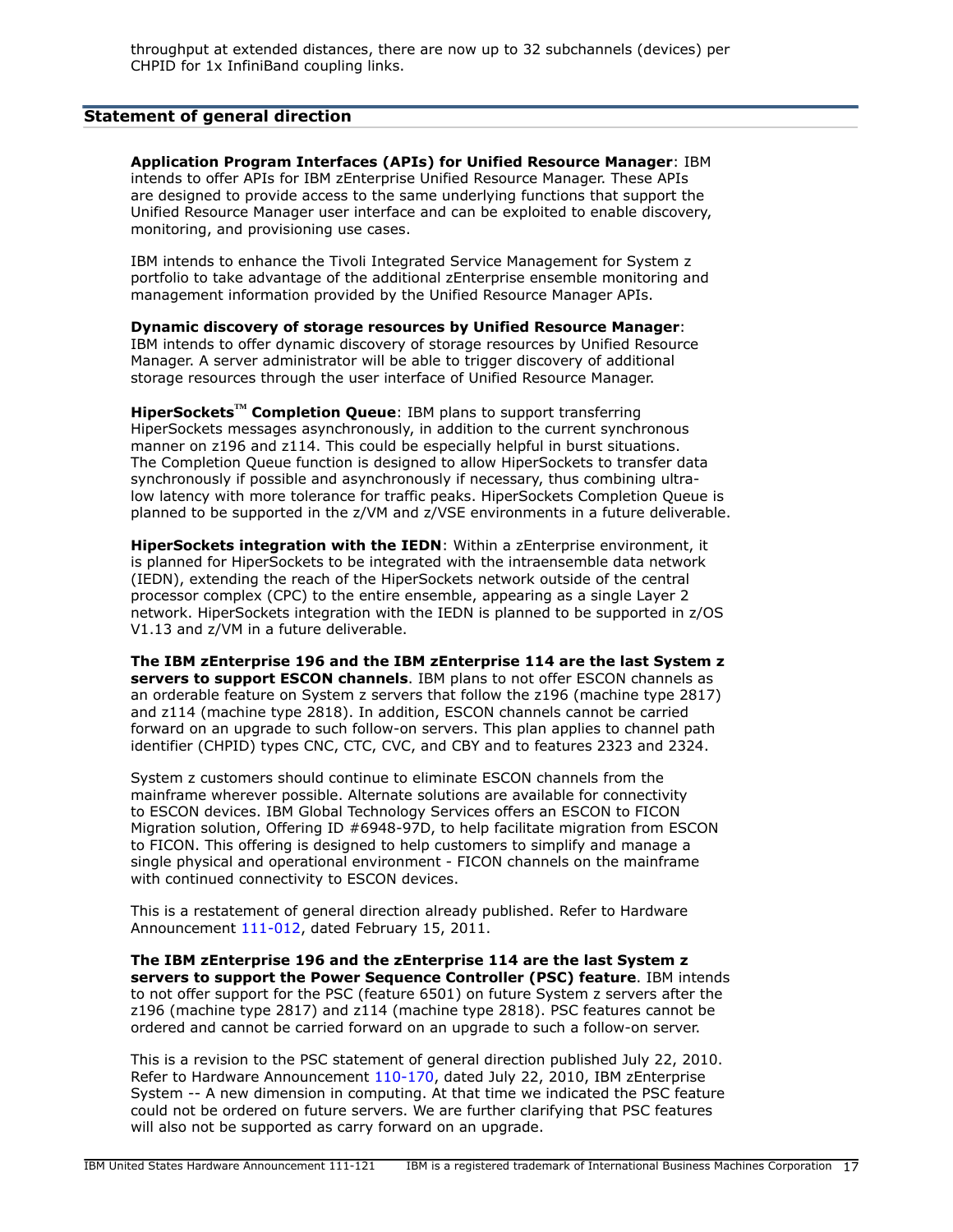IBM's statements regarding its plans, directions, and intent are subject to change or withdrawal without notice at IBM's sole discretion. Information regarding potential future products is intended to outline our general product direction and it should not be relied on in making a purchasing decision. The information mentioned regarding potential future products is not a commitment, promise, or legal obligation to deliver any material, code, or functionality. Information about potential future products may not be incorporated into any contract. The development, release, and timing of any future features or functionality described for our products remains at our sole discretion.

# <span id="page-17-0"></span>Product number

| Description                                                                                                                                                                                                                                                                                                                                                            | Machine         | Model                           |                                                                                                                      |
|------------------------------------------------------------------------------------------------------------------------------------------------------------------------------------------------------------------------------------------------------------------------------------------------------------------------------------------------------------------------|-----------------|---------------------------------|----------------------------------------------------------------------------------------------------------------------|
|                                                                                                                                                                                                                                                                                                                                                                        | type            |                                 | Feature                                                                                                              |
| zEnterprise 196                                                                                                                                                                                                                                                                                                                                                        | 2817            | M15<br>M32<br>M49<br>M66<br>M80 |                                                                                                                      |
| Manage FW System x Blade<br>Adv Mgmt FW System x Blade<br>PCIe fanout<br>HCA3-O LR fanout for 1x IFB<br>HCA3-0 fanout for 12x IFB<br>PCIe interconnect<br>OSA-Express4S GbE LX<br>OSA-Express4S GbE SX<br>OSA-Express4S 10 GbE LR<br>OSA-Express4S 10 GbE SR<br>FICON Express8S 10KM LX<br>FICON Express8S SX<br>TKE 7.1 LIC<br>PCIe I/O drawer-A<br>PCIe I/O drawer-W |                 |                                 | 0042<br>0046<br>0169<br>0170<br>0171<br>0400<br>0404<br>0405<br>0406<br>0407<br>0409<br>0410<br>0867<br>4003<br>4006 |
| Description                                                                                                                                                                                                                                                                                                                                                            | Machine<br>type | Model                           | Feature                                                                                                              |
| System z10 EC                                                                                                                                                                                                                                                                                                                                                          | 2097            | E12<br>E26<br>E40<br>E56<br>E64 |                                                                                                                      |
| TKE 7.1 LIC                                                                                                                                                                                                                                                                                                                                                            |                 |                                 | 0867                                                                                                                 |
| Description                                                                                                                                                                                                                                                                                                                                                            | Machine<br>type | Model                           | Feature                                                                                                              |
| System z10 BC                                                                                                                                                                                                                                                                                                                                                          | 2098            | E10                             |                                                                                                                      |
| TKE 7.1 LIC                                                                                                                                                                                                                                                                                                                                                            |                 |                                 | 0867                                                                                                                 |

#### Business Partner information

If you are a Direct Reseller - System Reseller acquiring products from IBM, you may link directly to Business Partner information for this announcement. A PartnerWorld® ID and password are required (use IBM ID).

<https://www.ibm.com/partnerworld/mem/sla.jsp?num=111-121>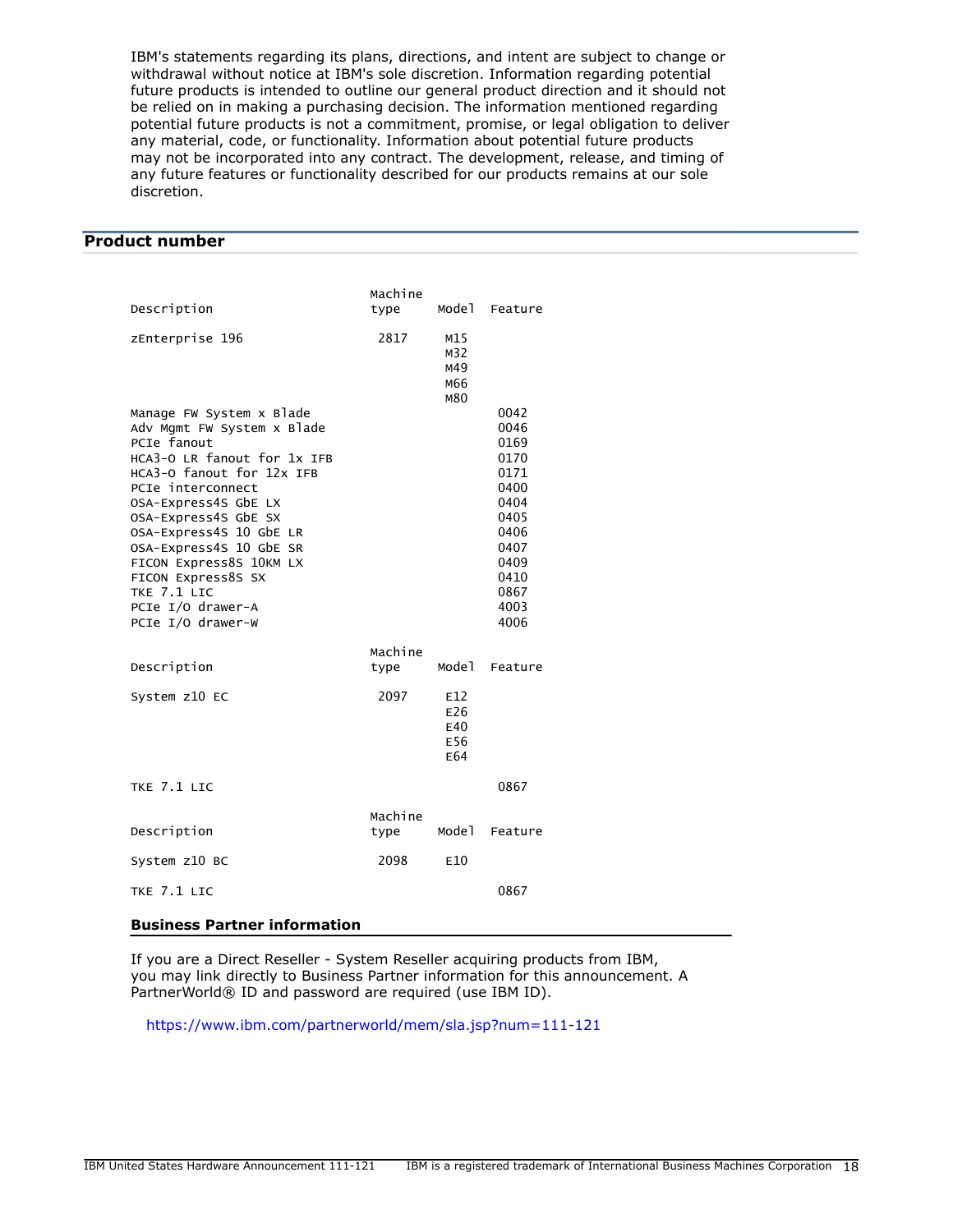# <span id="page-18-0"></span>**Publications**

The following publications have been updated and are available now in the *Library* section of Resource Link®.

| Title                                                                                                                                                                       | Order number                                                               |
|-----------------------------------------------------------------------------------------------------------------------------------------------------------------------------|----------------------------------------------------------------------------|
| z196 Installation Manual for Physical Planning<br>z196 System Overview<br>Functional Matrix<br>TOCP User's Guide<br>PR/SM Planning Guide<br>CHPID Mapping Tool User's Guide | GC28-6897<br>SA22-1086<br>ZSW0-1335<br>SB10-7037<br>SB10-7155<br>GC28-6900 |
|                                                                                                                                                                             |                                                                            |

The following publications are shipped with the product. They have been updated and are available in the *Library* section of Resource Link.

| Title                                            | Order number  |
|--------------------------------------------------|---------------|
| z196 Safety Inspection                           | GC28-6894     |
| Systems Safety Notices                           | G229-9054     |
| System z Statement of Limited Warranty           | GC28-6883     |
| z196 Installation Manual                         | $GC28 - 6890$ |
| z196 Service Guide                               | $GC28 - 6892$ |
| Service Guide for TKE Workstations (Version 7.0) | $GC28 - 6901$ |
| Systems Environmental Notices and User Guide     | Z125-5823     |

The following publications have been updated and will be available at planned availability in the *Library* section of Resource Link.

Title **The Community Community** Community Community Community Community Community Community Community Community Community Community Community Community Community Community Community Community Community Community Community

| System z Application Programming Interfaces              | SB10-7030     |
|----------------------------------------------------------|---------------|
| System z Application Programming Interfaces for Java™    | API-JAVA      |
| System z CIM Management Interface                        | SB10-7154     |
| Capacity On Demand User's Guide                          | SC28-2605     |
| Service Guide for HMCs and SES                           | GC28-6861     |
| Hardware Management Console Operations Guide $(V2.11.1)$ | SC28-6905     |
| Support Element Operations Guide (V2.11.1)               | SC28-6096     |
| Stand-Alone IOCP User's Guide                            | SB10-7152     |
| Coupling Links I/O Interface Physical Layer              | SA23-0395     |
| Fibre Channel Connection (FICON) I/O Physical Layer      | SA24-7172     |
| ESCON and FICON CTC Reference                            | SB10-7034     |
| Maintenance Information for Fiber Optic Links            | SY27-2597     |
| Planning for Fiber Optic Links                           | GA23-0367     |
| Fiber Optic Cleaning Procedures                          | SY27-2604     |
| Introduction to Ensembles                                | $GC27 - 2609$ |
| Ensemble Planning and Configuring Guide                  | $GC27 - 2608$ |
| Ensemble Performance Management Guide                    | GC27-2607     |
| HMC Operations Guide for Ensembles $(V2.11.1)$           | $SC27 - 2615$ |
| z196 Parts Catalog                                       | GC28-6898     |
| OSA-Express Customer Guide and Reference                 | SA22-7935     |

Publications can be obtained at Resource Link by accessing the following website

### <http://www.ibm.com/servers/resourcelink>

Using the instructions on the Resource Link panels, obtain a user ID and password. Resource Link has been designed for easy access and navigation.

The following Redbooks® have been updated and are available now.

| Title                                | Order number  |
|--------------------------------------|---------------|
| zEnterprise Technical Introduction   | SG24-7832     |
| zEnterprise Technical Guide          | SG24-7833     |
| zEnterprise Unified Resource Manager | SG24-7921     |
| System z Connectivity Handbook       | $SG24 - 5444$ |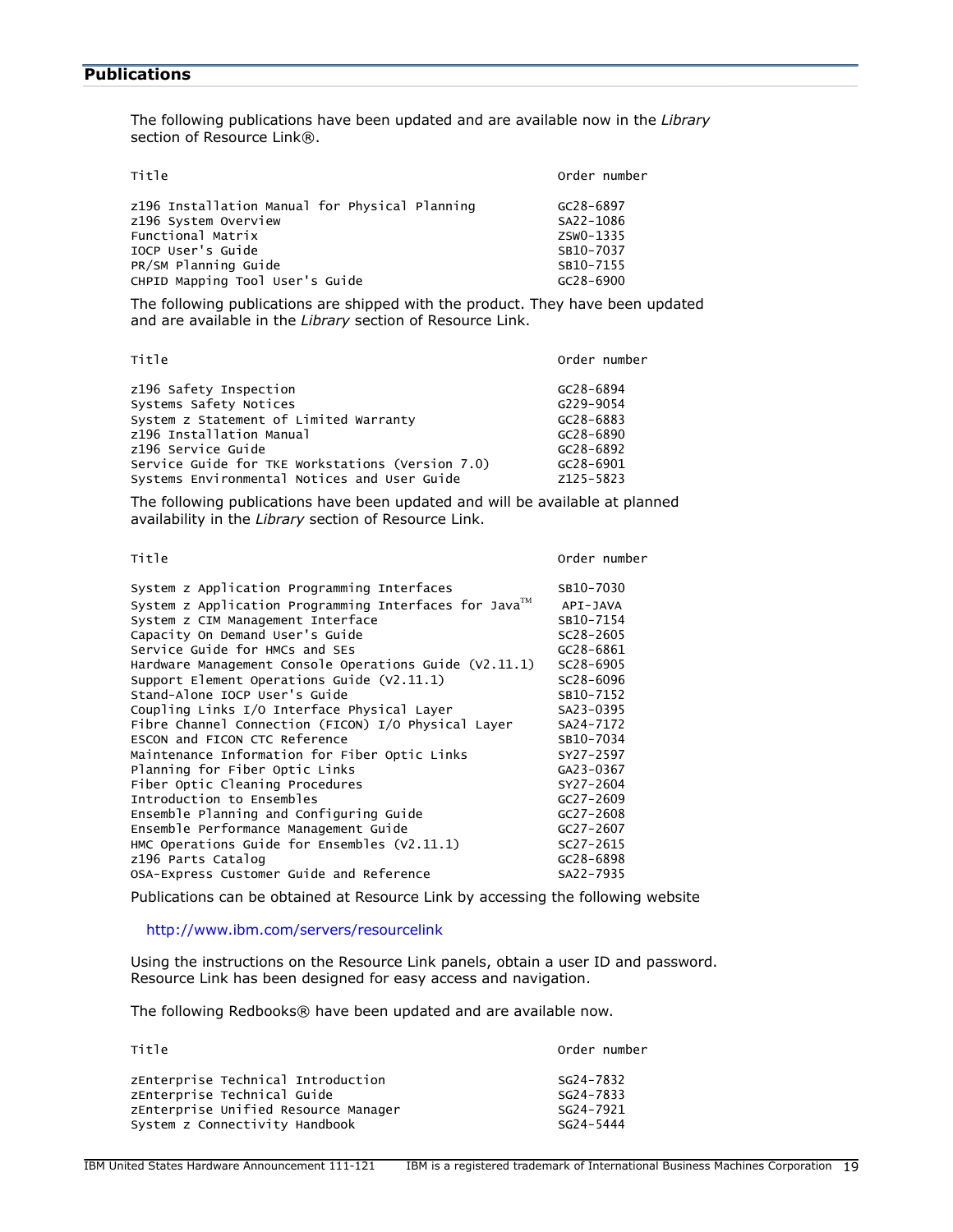For other IBM Redbooks publications, refer to

<http://www.redbooks.ibm.com/>

### **Services**

### Global Technology Services

IBM services include business consulting, outsourcing, hosting services, applications, and other technology management.

These services help you learn about, plan, install, manage, or optimize your IT infrastructure to be an on-demand business. They can help you integrate your highspeed networks, storage systems, application servers, wireless protocols, and an array of platforms, middleware, and communications software for IBM and many non-IBM offerings. IBM is your one-stop shop for IT support needs.

For details on available services, contact your IBM representative or visit

<http://www.ibm.com/services/>

For details on available IBM Business Continuity and Recovery Services, contact your IBM representative or visit

<http://www.ibm.com/services/continuity>

For details on education offerings related to specific products, visit

<http://www.ibm.com/services/learning/index.html>

Select your country, and then select the product as the category.

# <span id="page-19-0"></span>Technical information

### Specified operating environment

#### *Physical specifications*

Approximate weight for the zEnterprise 196 (z196) machine type 2817:

|                            | New Build<br>Minimum<br>System<br>Model M15<br>One I/O Cage | New Build<br>Maximum<br>System<br>Model M80<br>Max # of $I/O$ Cages |
|----------------------------|-------------------------------------------------------------|---------------------------------------------------------------------|
| System with IBF Feature    |                                                             |                                                                     |
| - kg                       | 1448.0                                                      | 2489.0                                                              |
| – 1b                       | 3258.0                                                      | 5600.0                                                              |
| - kg (O/H IO cable exit)   | 1532.4                                                      | 2573.0                                                              |
| Tb (O/H IO cable exit)     | 3448.0                                                      | 5790.0                                                              |
| System without IBF Feature |                                                             |                                                                     |
| kg                         | 1248.0                                                      | 2191.0                                                              |
| 1b                         | 2807.0                                                      | 4930.0                                                              |
| kg (O/H IO cable exit)     | 1332.4                                                      | 2278.0                                                              |
| - lb (O/H IO cable exit)   | 2997.0                                                      | 5125.0                                                              |
|                            |                                                             |                                                                     |

"O/H IO cable exit" refers to Top Exit I/O cabling.

# *Standards*

The FICON Express8S features are designed to conform to the following standards: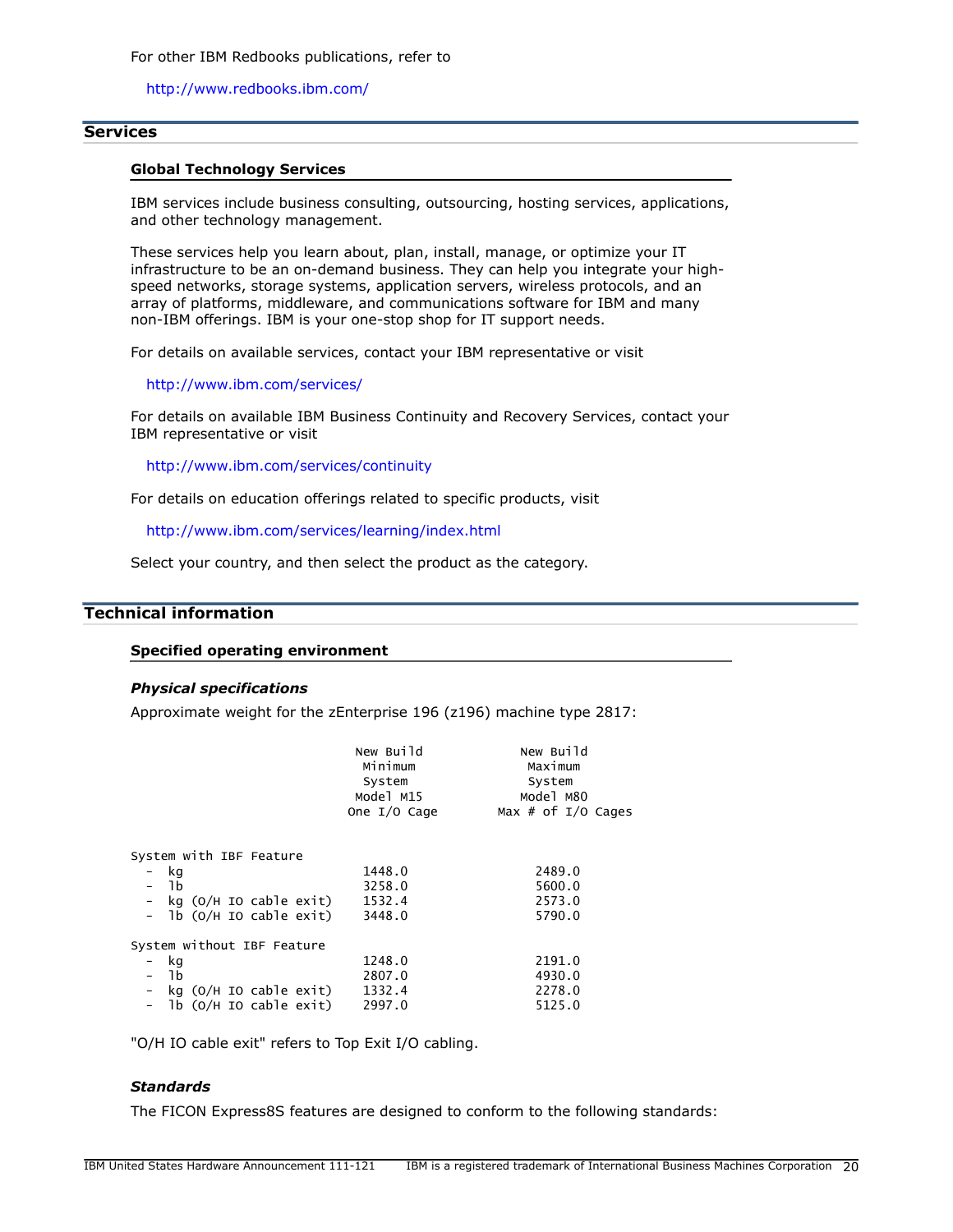• Fibre Channel Single-Byte Command Code Sets-3 (FC-SB-3)

The INCITS 374-2003, Information Technology - Fibre Channel Single-Byte Command Code Sets-3 (FC-SB-3) standard describes the channel mapping protocol associated with the Single-Byte Command Code Sets.

This standard was developed by Task Group T11 of Accredited Standards Committee INCITS during 2002-2003. The standards approval process started in 2002.

SB-3 is a mapping protocol, referred to as an FC-4. An FC-4 is a mapping protocol that maps a particular Upper Level Protocol (ULP) instance to Fibre Channel. The SB-3 ULP is based on the SB-2 ULP, which is based on the Single-Byte Command Code Set.

• Fibre Channel - Framing and Signaling (FC-FS)

The INCITS 373, Information Technology - Fibre Channel - Framing and Signaling (FC-FS) standard provides a general transport vehicle for Upper Level Protocols (ULPs) (for example, Small Computer System Interface (SCSI) command sets, Internet Protocol (IP), and others).

• FCP - Fibre Channel Protocol

The ANSI INCITS Project 1144D "Fibre Channel Protocol for SCSI, Second Version (FCP-2)" is the FCP analogy to FC-SB-3 and describes the mapping of SCSI onto Fibre Channel.

• Fibre Channel-Physical Interface-4 (FC-PI-4) revision 8.00 to INCITS

The FICON Express8S features have the following characteristics:

# FICON Express8S 10KM LX (#0409)

- Data rate: 2, 4, or 8 Gbps
- Defined as: CHPID types FC (FICON, zHPF, CTC) and FCP (communication with SCSI devices)
- Connector type: LC Duplex
- Port count: Two channels per feature
- Cable type: Single mode fiber optic cabling (9 micron)

# FICON Express8S SX (#0410)

- Data rate: 2, 4, or 8 Gbps
- Defined as: CHPID types FC (FICON, zHPF, CTC) and FCP (communication with SCSI devices)
- Connector type: LC Duplex
- Port count: Two channels per feature
- Cable type: Multimode fiber optic cabling (50 or 62.5 micron)

For details regarding the unrepeated distances for FICON Express8S 10KM LX and FICON Express8S SX refer to *System z Planning for Fiber Optic Links* (GA23-0367) available on zEnterprise 196 at planned availability in the *Library* section of Resource Link

### <http://www.ibm.com/servers/resourcelink>

The OSA-Express4S 10 Gigabit Ethernet and Gigabit Ethernet features are designed to conform to the following standards:

- Gigabit Ethernet (1000BASE-SX, 1000BASE-LX) IEEE 802.3ac IEEE 802.1q IEEE 802.3x IEEE 802.3z DIX Version 2
- 10 Gigabit Ethernet LR (10GBASE-LR) and SR (10GBASE-SR) IEEE 802.3ae IEEE 802.1q IEEE 802.3x - flow control DIX Version 2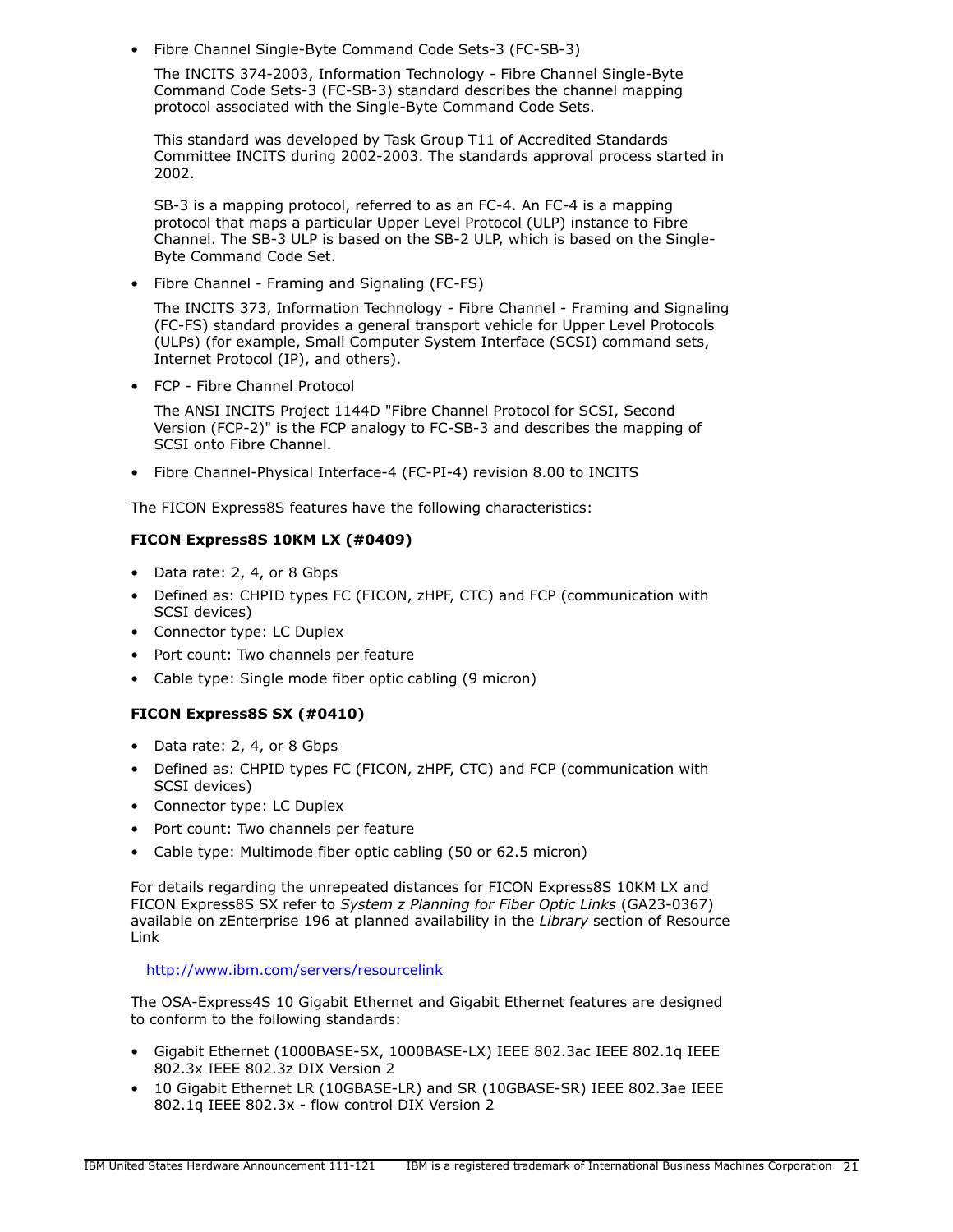The OSA-Express4S features have the following characteristics:

# OSA-Express4S Gigabit Ethernet LX (long wavelength) (#0404)

- Data rate: 1000 Mbps (1 Gbps)
- Operating mode: Full duplex
- Defined as: CHPID type OSD
- Frame size: DIX V2: 1492 bytes; for jumbo frame 8992 bytes
- Connector type: LC Duplex
- Port count: Two LX ports per feature
- Cable type: Single mode fiber optic cabling (9 micron)
- Unrepeated distance: 5 km (3.1 miles)

# OSA-Express4S Gigabit Ethernet SX (short wavelength) (#0405)

- Data rate: 1000 Mbps (1 Gbps)
- Operating mode: Full duplex
- Defined as: CHPID type OSD
- Frame size: DIX V2: 1492 bytes; for jumbo frame 8992 bytes
- Connector type: LC Duplex
- Port count: Two SX ports
- Cable type: Multimode fiber optic cabling (50 or 62.5 micron)
- Unrepeated distance:
	- With 50 micron fiber at 500 MHz-km: 550 meters (1804 feet)
	- With 62.5 micron fiber at 200 MHz-km: 275 meters (902 feet)
	- With 62.5 micron fiber at 160 MHz-km: 220 meters (722 feet)

# OSA-Express4S 10 Gigabit Ethernet LR (long reach) (#0406)

- Data rate: 10 gigabits per second (10 Gbps)
- Operating mode: Full duplex
- Defined as: CHPID types OSD and OSX
- Frame size: DIX V2: 1492 bytes; for jumbo frame 8992 bytes
- Connector type: LC Duplex
- Port count: One LR port
- Cable type: Single mode fiber optic cabling (9 micron)
- Unrepeated distance: 10 km (6.2 miles)

# OSA-Express4S 10 Gigabit Ethernet SR (short reach) (#0407)

- Data rate: 10 gigabits per second (10 Gbps)
- Operating mode: Full duplex
- Defined as: CHPID types OSD and OSX
- Frame size: DIX V2: 1492 bytes; for jumbo frame 8992 bytes
- Connector type: LC Duplex
- Port count: One SR port
- Cable type: Multimode fiber optic cabling (50 or 62.5 micron)
- Unrepeated distance:
	- With 50 micron fiber at 2000 MHz-km: 300 meters (984 feet)
	- With 50 micron fiber at 500 MHz-km: 82 meters (269 feet)
	- With 62.5 micron fiber at 200 MHz-km: 33 meters (108 feet)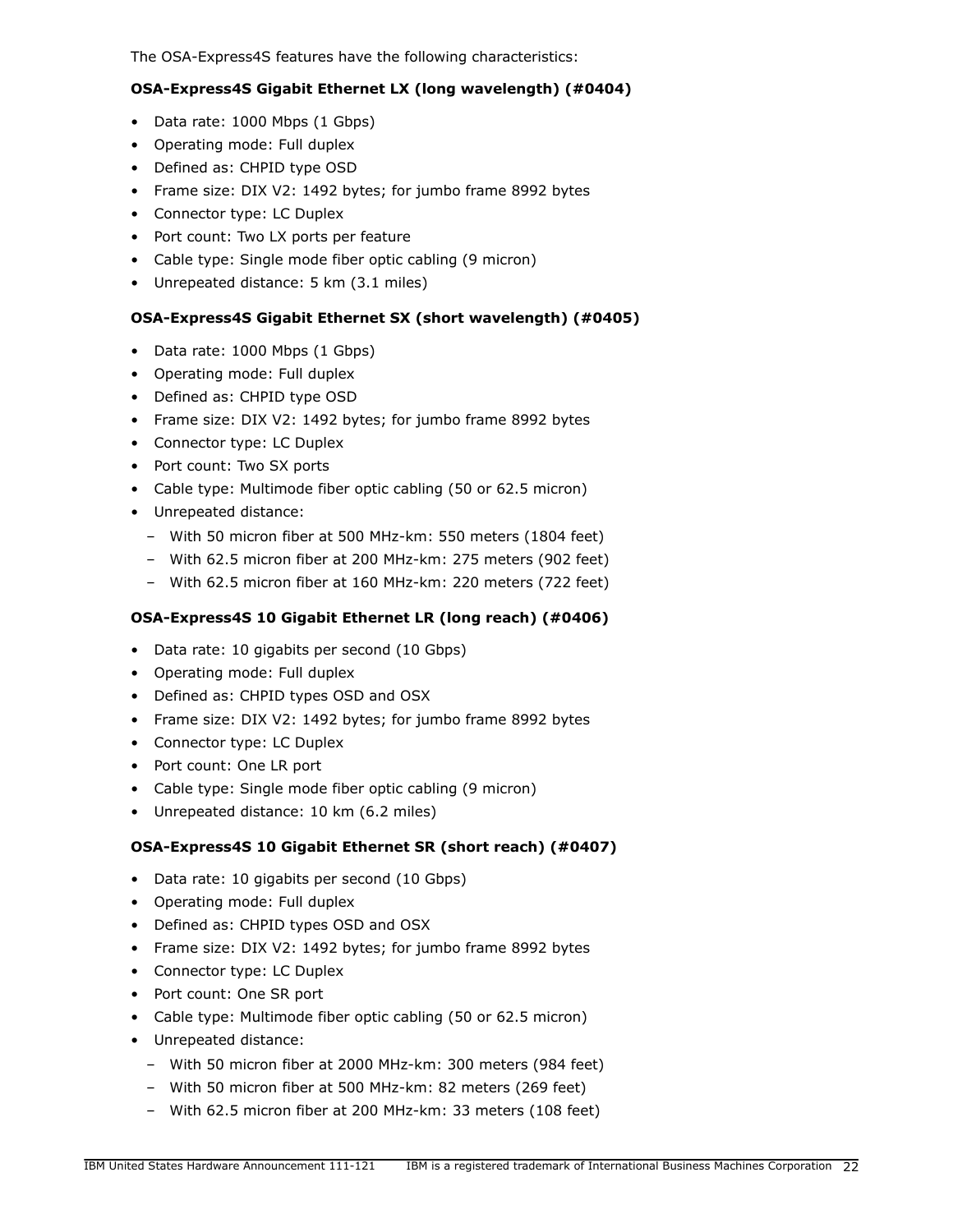### <span id="page-22-0"></span>*Hardware requirements*

The hardware requirements for the machine type, models, features, and functions contained in this announcement are identified.

Machine Change Levels (MCLs) are required. Descriptions of the MCLs are available now on Resource Link.

Access Resource Link at

<http://www.ibm.com/servers/resourcelink>

MCLs are designed to be applied concurrently. Contact IBM service personnel for further information.

Required Driver Level and MCLs to be made available at planned availability:

HMC (V2.11.1) plus MCLs Support Element (V2.11.1) plus MCLs

You should review the PSP buckets for minimum Machine Change Levels (MCLs) and software PTF levels before IPLing operating systems.

# Peripheral hardware and device attachments

IBM devices previously attached to IBM System z10, System z9, and zSeries® servers are supported for attachment to zEnterprise 196 channels, unless otherwise noted. The subject I/O devices must meet ESCON or FICON architecture requirements to be supported. I/O devices that meet OEMI architecture requirements are supported only using an external converter. Prerequisite Engineering Change Levels may be required. For further detail, contact IBM service personnel.

While the zEnterprise 196 supports devices as described above, IBM does not commit to provide support or service for an IBM device that has reached its End of Service effective date as announced by IBM.

Note: IBM cannot confirm the accuracy of performance, compatibility, or any other claims related to non-IBM products. Questions regarding the capabilities of non-IBM products should be addressed to the suppliers of those products.

Information on switches and directors qualified for IBM System z FICON and FCP channels can be found in the *Library* section of Resource Link

<http://www.ibm.com/servers/resourcelink/>

### <span id="page-22-1"></span>*Software requirements*

Listed are the operating systems and the minimum versions and releases supported by zEnterprise 196, its functions, and its features. Select the releases appropriate to your operating system environments.

Note: Refer to the z/OS, z/VM, z/VSE subsets of the 2817DEVICE Preventive Service Planning (PSP) bucket prior to installing a zEnterprise 196.

Regarding support of z/OS, the notes below may apply:

(1) z/OS V1.10 supports zEnterprise 196. However, z/OS V1.10 support will be withdrawn September 30, 2011. After that date, the IBM z/OS Lifecycle Extension for z/OS V1.10 (5656-A01) is required for z/OS V1.10 support with the zEnterprise 196. Talk to your IBM representative for details. For the complete list of software support, see the PSP buckets. For more information on the IBM Lifecycle Extension for z/OS V1.10, refer to Software Announcement [211-002](http://www.ibm.com/common/ssi/cgi-bin/ssialias?infotype=an&subtype=ca&appname=gpateam&supplier=897&letternum=ENUS211-002), dated February 15, 2011.

(2) z/OS V1.9 support was withdrawn September 30, 2010. However, with the z/OS Lifecycle Extension (5646-A01), z/OS V1.9 supports the zEnterprise 196. Talk to your IBM representative for details. No exploitation of new zEnterprise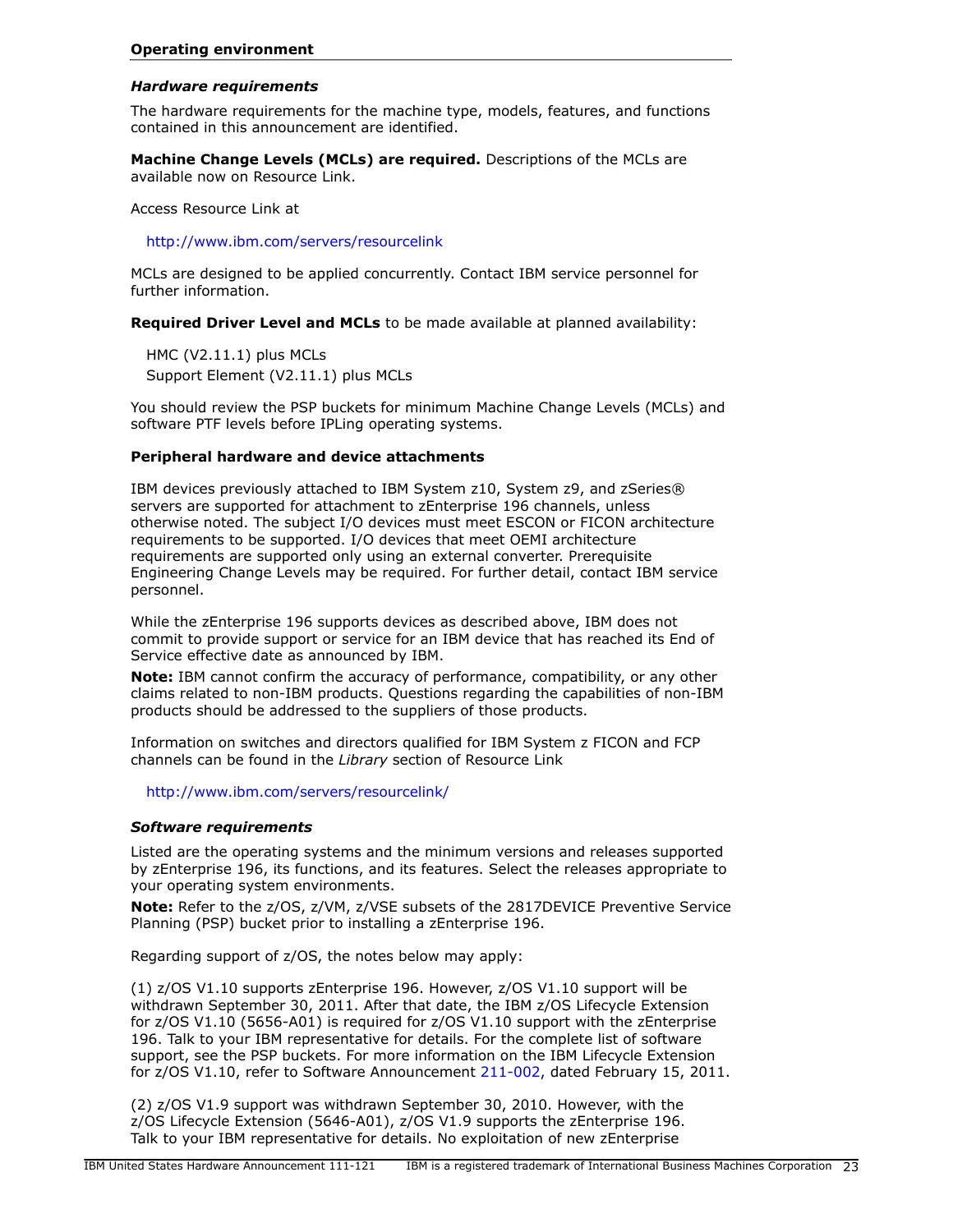System functions is available with z/OS V1.9. Certain functions and features of the zEnterprise 196 require later releases of z/OS. For the complete list of software support, see the PSP buckets. For more information on the IBM Lifecycle Extension for z/OS V1.9, refer to Software Announcement [210-027,](http://www.ibm.com/common/ssi/cgi-bin/ssialias?infotype=an&subtype=ca&appname=gpateam&supplier=897&letternum=ENUS210-027) dated May 11, 2010.

(3) z/OS V1.8 support was withdrawn September 30, 2009. However, with the z/ OS Lifecycle Extension (5638-A01), z/OS V1.8 supports the zEnterprise 196. Talk to your IBM representative for details. No exploitation of new zEnterprise 196 functions is available with z/OS V1.8. Certain functions and features of the zEnterprise 196 require later releases of z/OS. For the complete list of software support, see the PSP buckets. For more information on the IBM Lifecycle Extension for z/OS V1.8, refer to Software Announcement [910-149,](http://www.ibm.com/common/ssi/cgi-bin/ssialias?infotype=an&subtype=ca&appname=gpateam&supplier=897&letternum=ENUS910-149) dated June 15, 2010.

### zEnterprise 196, for the contents of this announcement, requires at a minimum:

- z/VM V5.4 with PTFs.
- z/VSE V4.2 and V4.3 with PTFs.

All other operating system versions and releases remain unchanged from original planned availability of z196. Refer to Hardware Announcement [110-170](http://www.ibm.com/common/ssi/cgi-bin/ssialias?infotype=an&subtype=ca&appname=gpateam&supplier=897&letternum=ENUS110-170), dated July 22, 2010, IBM zEnterprise System -- A new dimension in computing.

Expanded support for AES algorithm, Enhanced ANSI TR-31 Secure Key Exchange, PIN block decimalization table protection, and Additional Elliptic Curve Cryptography (ECC) functions for the Crypto Express3 feature (when defined as a coprocessor) require at a minimum:

• z/OS V1.11, z/OS V1.12, or z/OS V1.13 with the Cryptographic Support for z/OS V1R11-V1R13 web deliverable (planned to be available September 9, 2011). This may be obtained at

<http://www.ibm.com/systems/z/os/zos/downloads/>

- z/VM V5.4 with PTFs for guest exploitation.
- Linux on System z:
	- Support is planned for a future release of Common Cryptographic Architecture Support Program for Linux on System z.

PKA RSA OAEP with SHA-256 algorithm for the Crypto Express3 feature (when defined as a coprocessor) requires one of the following at a minimum:

- z/OS V1.13 with a PTF planned to be available September 9, 2011.
- z/OS V1.11, z/OS V1.12, or z/OS V1.13 with the Cryptographic Support for z/OS V1R11-V1R13 web deliverable planned to be available September 9, 2011.
- z/OS V1.10 (1), z/OS V1.11, or z/OS V1.12 with the Cryptographic Support for z/ OS V1R10-V1R12 web deliverable with a PTF planned to be available September 9, 2011.
- z/VM 5.4 for guest exploitation.

The Cryptographic web deliverables are available at

<http://www.ibm.com/systems/z/os/zos/downloads/>

IPL from an alternate subchannel set requires at a minimum:

- $\bullet$  z/OS V1.13.
- z/OS V1.11 or V1.12 with PTFs.

FICON Express8S (CHPID type FC) when utilizing FICON or Channel-To-Channel (CTC), requires at a minimum:

- $Z/OS V1.8 (3)$ .
- z/VM V5.4.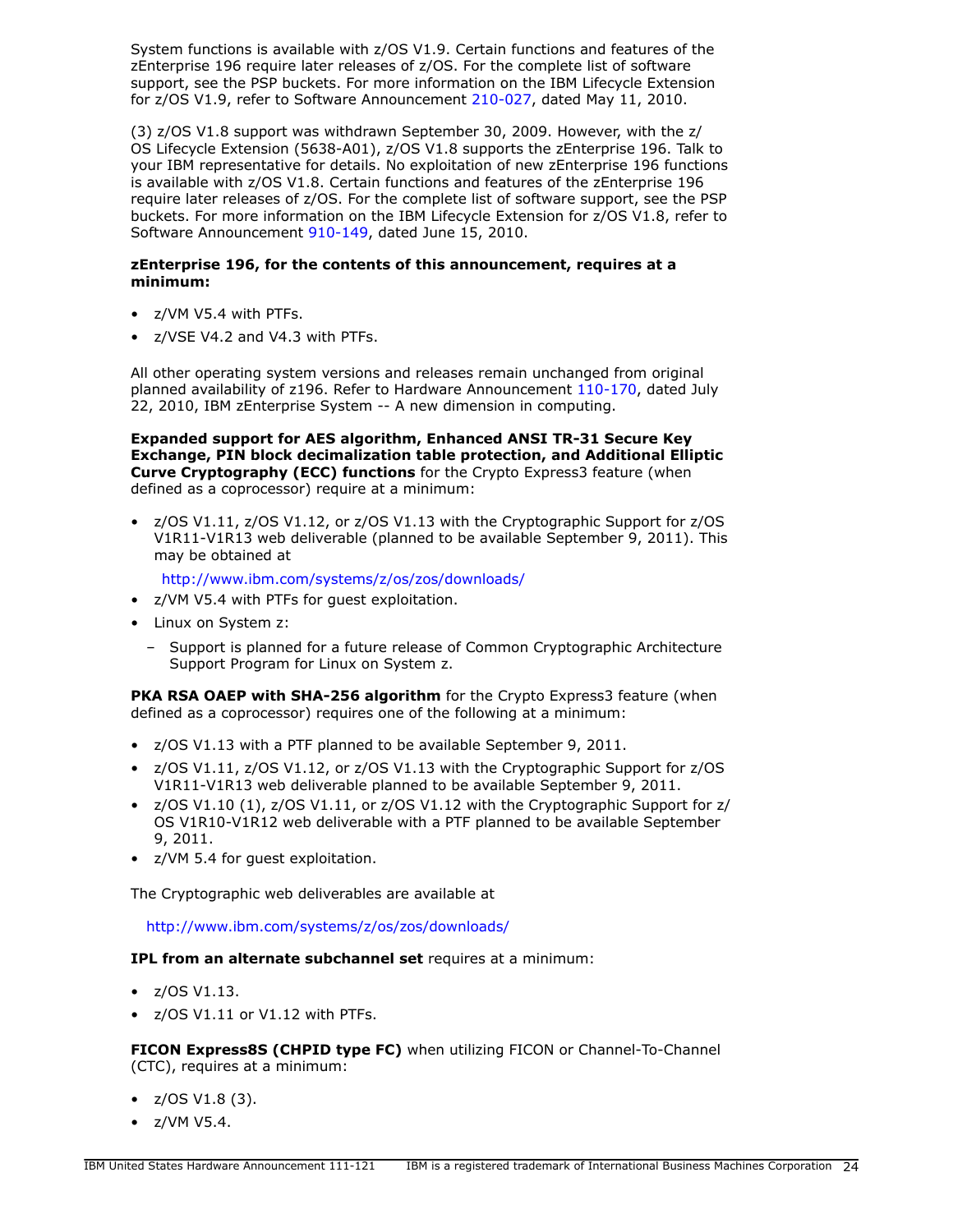- z/VSE V4.2.
- $\bullet$  z/TPF V1.1.
- Linux on System z distributions:
	- Novell SUSE Linux Enterprise Server (SLES) 10 and SLES 11.
	- Red Hat Enterprise Linux (RHEL) 5 and RHEL 6.

FICON Express8S (CHPID type FC) for support of zHPF single-track operations requires at a minimum:

- z/OS V1.11.
- $Z/OS V1.8 (3)$ ,  $V1.9 (2)$ , or  $V1.10 (1)$  with PTFs.
- Linux on System z distributions:
	- SLES 11 SP1.
	- RHEL 6.0.

FICON Express8S (CHPID type FC) for support of zHPF multitrack operations requires at a minimum:

- z/OS V1.11 with PTFs.
- z/OS V1.9 (2) or V1.10 (1) with PTFs.
- Linux on System z distributions:
	- RHEL 6.1.
	- IBM is working with its Linux distribution partners to include support in future Linux on System z distribution releases.

FICON Express8S (CHPID type FCP) for support of SCSI devices requires at a minimum:

- z/VM V5.4 with PTFs.
- z/VSE V4.2.
- Linux on System z distributions:
	- SLES 10 and SLES 11.
	- RHEL 5 and RHEL 6.

# FICON Express8S (CHPID type FCP) support of hardware data router

requires at a minimum:

- Linux on System z distributions:
	- IBM is working with its Linux distribution partners to include support in future Linux on System z distribution releases.

**T10-DIF support** by the FICON Express8S and FICON Express8 features when defined as CHPID type FCP requires at a minimum:

- z/VM 5.4 with PTFs for guest exploitation.
- Linux on System z distributions:
	- IBM is working with its Linux distribution partners to include support in future Linux on System z distribution releases.

# OSA-Express4S GbE LX (#0404) and GbE SX (#0405) require at minimum:

CHPID type OSD with exploitation of two ports per CHPID:

- $Z/OS V1.10(1)$ .
- z/OS V1.9 (2) with PTFs.
- z/OS V1.8 (3) with PTFs.
- z/VM V6.1.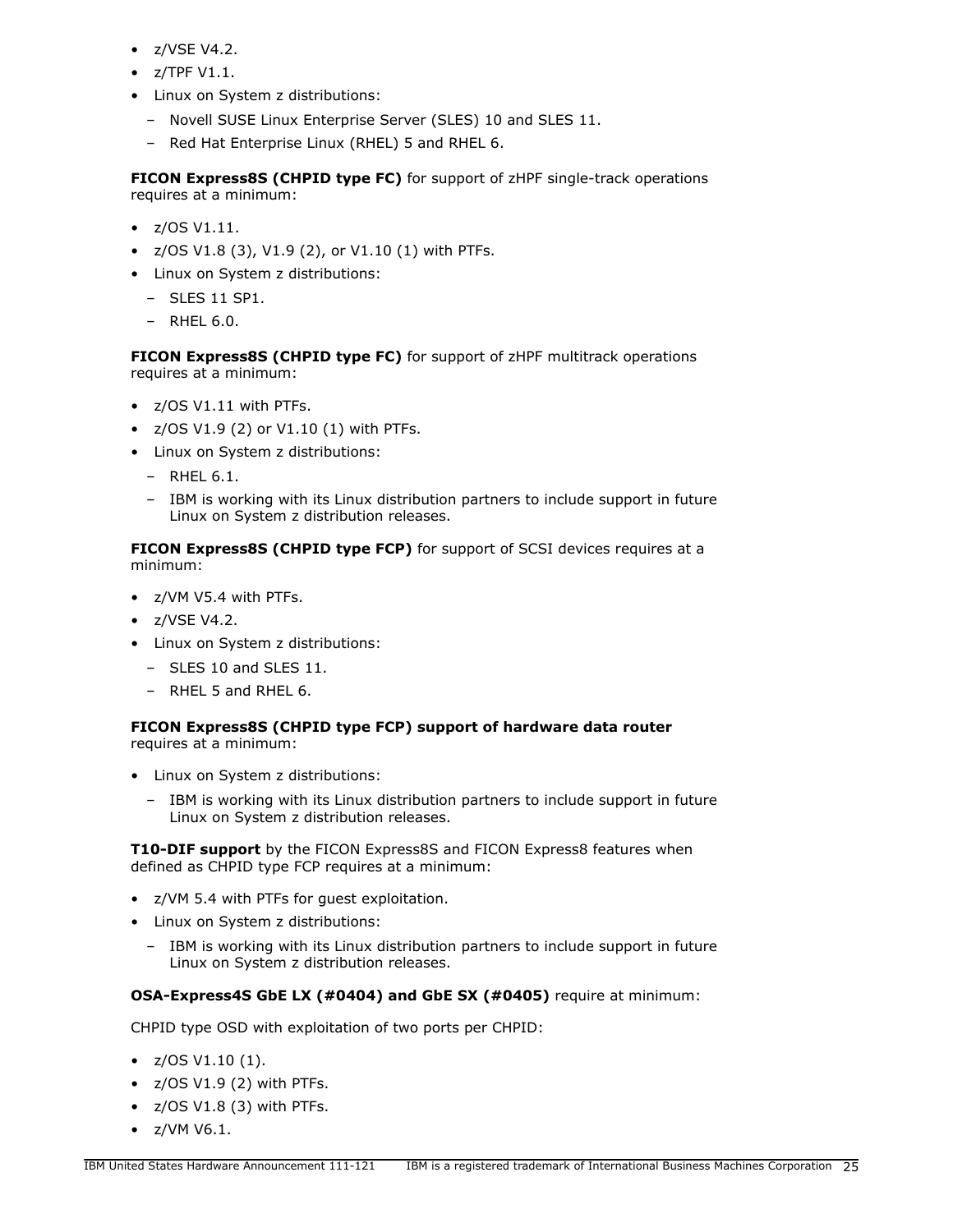- z/VM V5.4 with PTFs.
- z/VSE V4.2.
- z/TPF V1.1 PUT 4 with PTFs.
- Linux on System z distributions:
	- SLES 10 SP2 and SLES 11.
	- RHEL 5.2 and RHEL 6.0.

CHPID type OSD without maximum port exploitation (one port on the PCIe adapter is available for use):

- $Z/OS V1.8 (3)$ .
- z/VM V5.4.
- z/VSE V4.2.
- $\bullet$  z/TPF V1.1.
- Linux on System z distributions:
	- SLES 10 and SLES 11.
	- RHEL 5 and RHEL 6.

# OSA-Express4S 10 GbE LR (#0406) and 10 GbE SR (#0407) require at a minimum:

CHPID type OSD:

- $Z/OS V1.8 (3)$ .
- z/VM V5.4.
- z/VSE V4.2.
- $\bullet$  z/TPF V1.1.
- Linux on System z distributions:
	- SLES 10 and SLES 11.
	- RHEL 5 and RHEL 6.

CHPID type OSX for access control to the intraensemble data network (IEDN) from z196 to Unified Resource Manager functions:

- z/OS V1.12 with PTFs.
- z/OS V1.11 with PTFs.
- $\bullet$  z/OS V1.10 (1) with PTFs.
- z/VM V6.1 with PTFs.
- z/VM V5.4 with PTFs to define, modify, and delete OSX CHPID types when z/VM is the controlling LPAR for dynamic I/O.
- z/VSE V5.1 (when available).
- z/TPF V1.1 PUT 4 with PTFs.
- Linux on System z distributions:
	- SLES 10 SP4, SLES 11 SP1 (maintenance update).
	- $-$  RHFL 5.6 and RHFL 6.0.

Inbound workload queuing for Enterprise Extender for the OSA-Express4S and OSA-Express3 features (CHPID types OSD or OSX) requires at a minimum:

- $\bullet$  z/OS V1.13.
- z/VM V5.4 with PTFs for guest exploitation.

OSA-Express4S checksum offload for IPv6 packets (CHPID types OSD and OSX) requires at a minimum: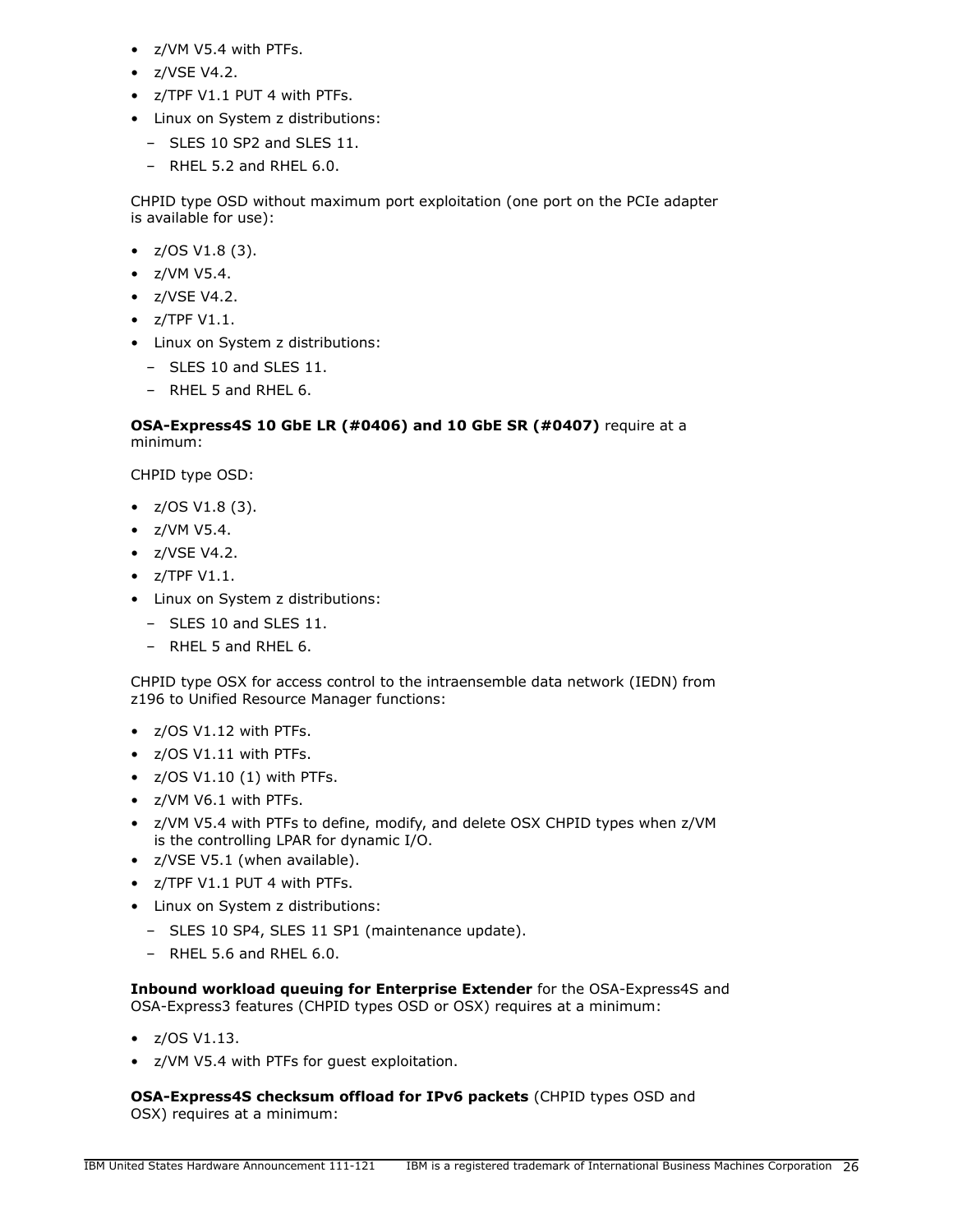- $\bullet$  z/OS V1.13.
- z/VM V5.4 for guest exploitation.

OSA-Express4S checksum offload for LPAR-to-LPAR traffic for IPv4 and IPv6 packets (CHPID types OSD and OSX) requires at a minimum:

- z/OS V1.13.
- z/VM V5.4 for guest exploitation.

OSA-Express4S Large Send for IPv6 packets (CHPID types OSD and OSX) requires at a minimum:

- $\bullet$  z/OS V1.13.
- z/VM V5.4 for guest exploitation.

### Planning information

### *Customer responsibilities*

Information on customer responsibilities for site preparation can be found in the Library section of Resource Link at

<http://www.ibm.com/servers/resourcelink>

### *Cable orders*

Fiber optic cabling for the FICON Express8S and OSA-Express4S features is a customer responsibility.

### Cabling responsibilities

Fiber optic cables, cable planning, labeling, and placement are all customer responsibilities for new installations and upgrades. Installation Planning Representatives (IPRs) and System Service Representatives (SSRs) will not perform the fiber optic cabling tasks without a services contract.

The following tasks are required to be performed by the customer prior to machine installation - for new installations and upgrades:

- All fiber optic cable planning.
- All purchasing of correct fiber optic cables.
- All routing of fiber optic cables to correct floor cutouts for proper installation to server.
	- Use the Physical Channel Identifier (PCHID) report or the report from the Channel Path Identifier (CHPID) Mapping Tool to accurately route all cables.
- All labeling of fiber optic cables with PCHID numbers for proper installation to server.
	- Use the PCHID report or the report from the CHPID Mapping Tool to accurately label all cables.

Additional service charges may be incurred during the z196 installation if the above cabling tasks are not accomplished as required.

Fiber Quick Connect (FQC), a fiber harness integrated in the z196 frame for "quick" connect, is offered as a feature on the z196 for connection to ESCON and FICON LX channels.

For further details also refer to the *Installation Manual for Physical Planning* (IMPP), available on Resource Link at

<http://www.ibm.com/servers/resourcelink>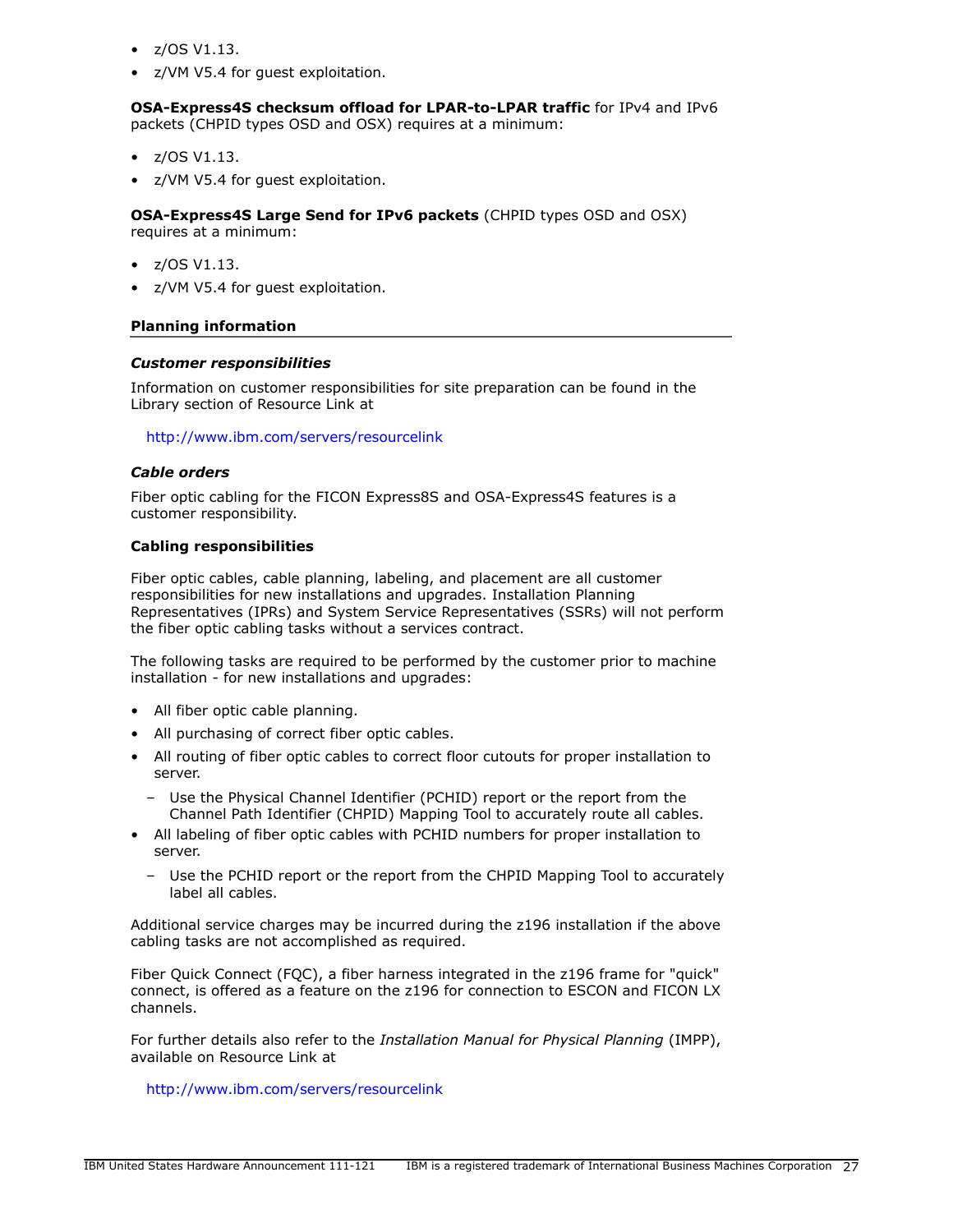#### Security, auditability, and control

The zEnterprise 196 uses the security and auditability features and functions of host hardware, host software, and application software.

The customer is responsible for evaluation, selection, and implementation of security features, administrative procedures, and appropriate controls in application systems and communications facilities.

# IBM Electronic Services

IBM has transformed its delivery of hardware and software support services to help you achieve higher system availability. Electronic Services is a web-enabled solution that offers an exclusive, no-additional-charge enhancement to the service and support available for IBM servers. These services are designed to provide the opportunity for greater system availability with faster problem resolution and preemptive monitoring. Electronic Services comprises two separate, but complementary, elements: Electronic Services news page and Electronic Services Agent.

The Electronic Services news page is a single Internet entry point that replaces the multiple entry points traditionally used to access IBM Internet services and support. The news page enables you to gain easier access to IBM resources for assistance in resolving technical problems.

The Electronic Service Agent<sup> $M$ </sup> is no-additional-charge software that resides on your server. It monitors events and transmits system inventory information to IBM on a periodic, client-defined timetable. The Electronic Service Agent automatically reports hardware problems to IBM. Early knowledge about potential problems enables IBM to deliver proactive service that may result in higher system availability and performance. In addition, information collected through the Service Agent is made available to IBM service support representatives when they help answer your questions or diagnose problems. Installation and use of IBM Electronic Service Agent for problem reporting enables IBM to provide better support and service for your IBM server.

To learn how Electronic Services can work for you, visit

<http://www.ibm.com/support/electronic>

# <span id="page-27-0"></span>Terms and conditions

*MES discount applicable*

No

*Field installable feature*

Yes

#### *Warranty period*

One year.

An IBM part or feature installed during the initial installation of an IBM machine is subject to a full warranty effective on the date of installation of the machine. An IBM part or feature that replaces a previously installed part or feature assumes the remainder of the warranty period for the replaced part or feature. An IBM part or feature added to a machine without replacing a previously installed part or feature is subject to a full warranty effective on its date of installation. Unless specified otherwise, the warranty period, type of warranty service, and service level of a part or feature are the same as those for the machine in which it is installed.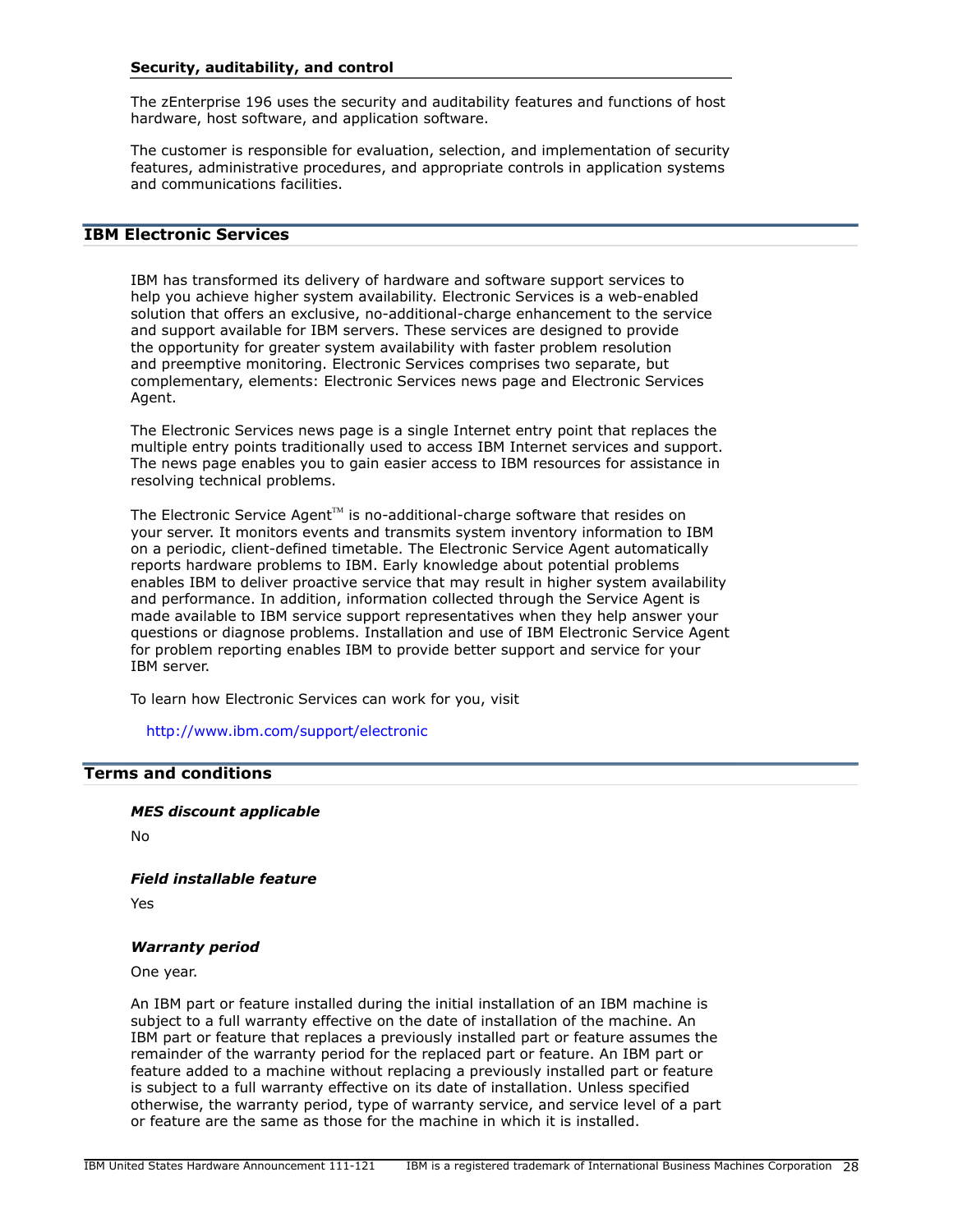### *Customer setup*

No

IBM Licensed Internal Code (LIC) is licensed for use by a customer on a Specific Machine, designated by serial number, under the terms and conditions of the IBM License Agreement for Machine Code, to enable a Specific Machine to function in accordance with its Specifications, and only for the capacity authorized by IBM and acquired by the customer.

You can obtain the agreement at

[http://www.ibm.com/systems/support/machine\\_warranties/machine\\_code.html](http://www.ibm.com/systems/support/machine_warranties/machine_code.html)

or by contacting your IBM representative.

<span id="page-28-0"></span>**Pricing** 

For all local charges, contact your IBM representative.

|                             | Mach |     |          | EW MMMC        | Init/ |
|-----------------------------|------|-----|----------|----------------|-------|
| Description                 | type |     | Mod Feat | Fe indicat MES |       |
| zEnterprise 196             | 2817 | M15 |          | х              |       |
|                             |      | M32 |          | X              |       |
|                             |      | M49 |          | X              |       |
|                             |      | M66 |          | X              |       |
|                             |      | M80 |          | X              |       |
| Manage FW System x Blade    |      |     | 0042     |                | Both  |
| Adv Mgmt FW System x Blade  |      |     | 0046     |                | Both  |
| PCIe fanout                 |      |     | 0169     |                | Both  |
| HCA3-O LR fanout for 1x IFB |      |     | 0170     |                | Both  |
| HCA3-0 fanout for 12x IFB   |      |     | 0171     |                | Both  |
| PCIe interconnect           |      |     | 0400     |                | Both  |
| OSA-Express4S GbE LX        |      |     | 0404     |                | Both  |
| OSA-Express4S GbE SX        |      |     | 0405     |                | Both  |
| OSA-Express4S 10 GbE LR     |      |     | 0406     |                | Both  |
| OSA-Express4S 10 GbE SR     |      |     | 0407     |                | Both  |
| FICON Express8S 10KM LX     |      |     | 0409     |                | Both  |
| FICON Express8S SX          |      |     | 0410     |                | Both  |
| TKE 7.1 LIC                 |      |     | 0867     |                | Both  |
| PCIe I/O drawer-A           |      |     | 4003     |                | Both  |
| PCIe I/O drawer-W           |      |     | 4006     |                | Both  |
|                             | Mach |     |          | EW MMMC        | Init/ |
| Description                 | type |     | Mod Feat | Fe indicat MES |       |
| System z10 EC               | 2097 | E12 |          | х              |       |
|                             |      | E26 |          | X              |       |
|                             |      | E40 |          | X              |       |
|                             |      | E56 |          | X              |       |
|                             |      | E64 |          | X              |       |
| TKE 7.1 LIC                 |      |     | 0867     |                | Both  |
|                             | Mach |     |          | EW MMMC        | Init/ |
| Description                 | type |     | Mod Feat | Fe indicat MES |       |
| System z10 BC               | 2098 | E10 |          | X              |       |
| TKE 7.1 LIC                 |      |     | 0867     |                | Both  |
|                             |      |     |          |                |       |

### *Trademarks*

zEnterprise, Hypervisor, PR/SM, PowerVM, z10, z/VSE, z9, DFSMShsm, IMS, HiperSockets and Electronic Service Agent are trademarks of IBM Corporation in the United States, other countries, or both.